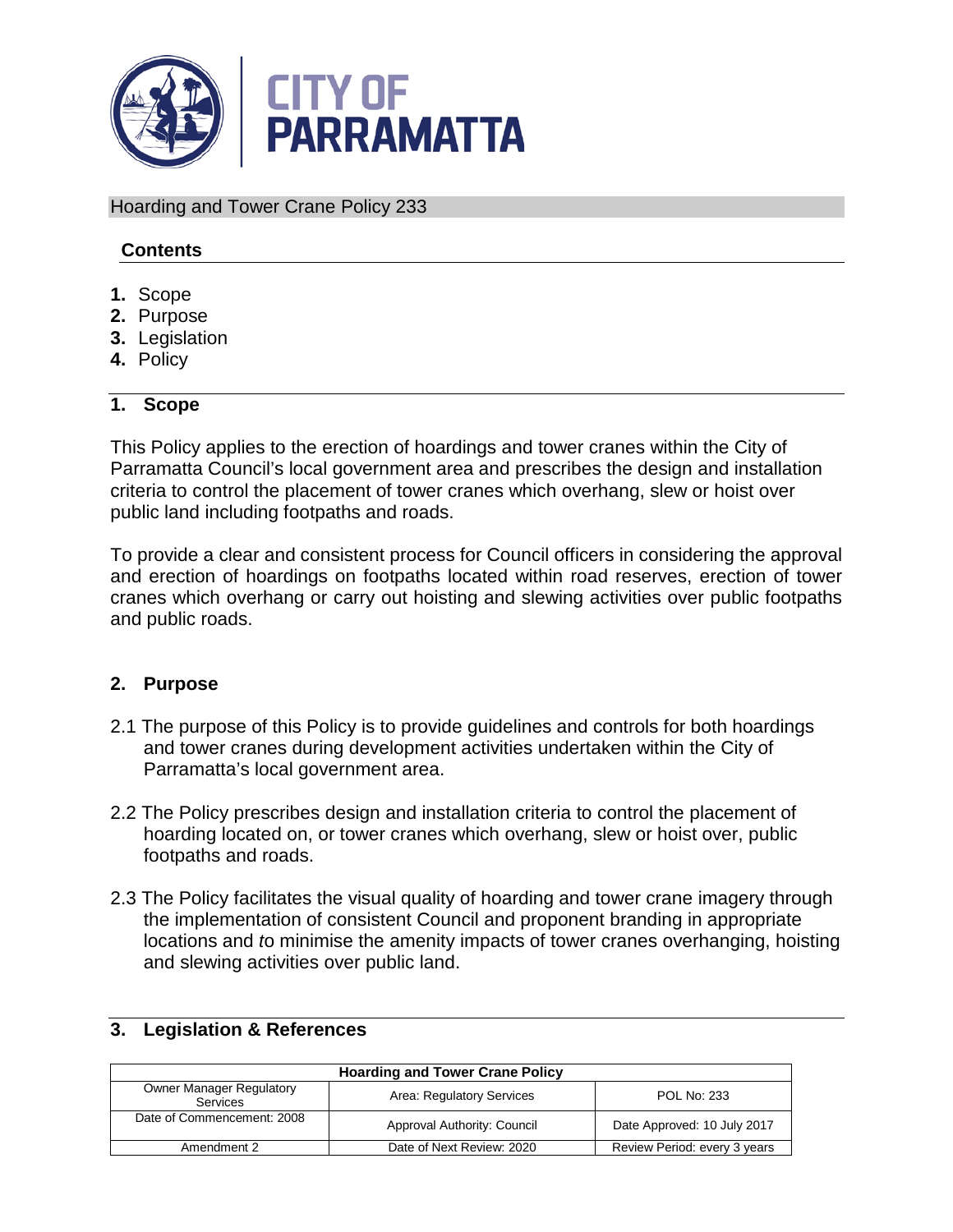

The following acts and regulations are the guiding legislation for hoarding and tower crane matters:

*Environmental Planning and Assessment Act 1979 Local Government Act 1993 Roads Act 1993 Work Health and Safety Act 2011 WorkCover's Code of Practice – Overhead Protective Structures AS 1742 Part 3 Manual of Traffic Control Devices Revision of Guide to Traffic Engineering Practice Part 8: Traffic Control Devices*

### **4. Policy**

- 4.1 Hoardings re designed to protect the public from the hazards of adjacent construction, excavation or demolition works. All building sites within the City of Parramatta's Local Government Area must be secured to prevent unauthorised entry and to provide safe access in accordance with current work, health and safety requirements.
- 4.2 Approvals for hoardings or tower cranes (which are temporary structures) will be made by Council in accordance with section 68 of the *Local Government Act 1993* (an activity under category E (2) of the table to that section) and *section 115* of the *Roads Act 1993*. Any approval issued by Council will be subject to conditions with which an applicant must comply. See Attachment 4 for Application Form.
- 4.3 Where it is proposed that a hoarding or tower crane is erected on a classified road, the concurrence of the NSW Roads and Maritime Services (RMS) must also be obtained (*s138(2) of the Roads Act 1993*). Council must refer the application to RMS for their concurrence. It is important that applicants allow sufficient time in their work program to obtain the required concurrences and approvals. A list of classified roads is available on the RMS website.
- 4.4 This policy sets out requirements for the installation of hoarding and tower crane imagery to provide consistent and attractive marketing and advertising.
- 4.5 Hoardings and tower cranes shall be of a good condition and maintained regularly to prevent injury to the general public and protect the amenity of the surrounding land.

| <b>Hoarding and Tower Crane Policy</b>             |                             |                              |
|----------------------------------------------------|-----------------------------|------------------------------|
| <b>Owner Manager Regulatory</b><br><b>Services</b> | Area: Regulatory Services   | <b>POL No: 233</b>           |
| Date of Commencement: 2008                         | Approval Authority: Council | Date Approved: 10 July 2017  |
| Amendment 2                                        | Date of Next Review: 2020   | Review Period: every 3 years |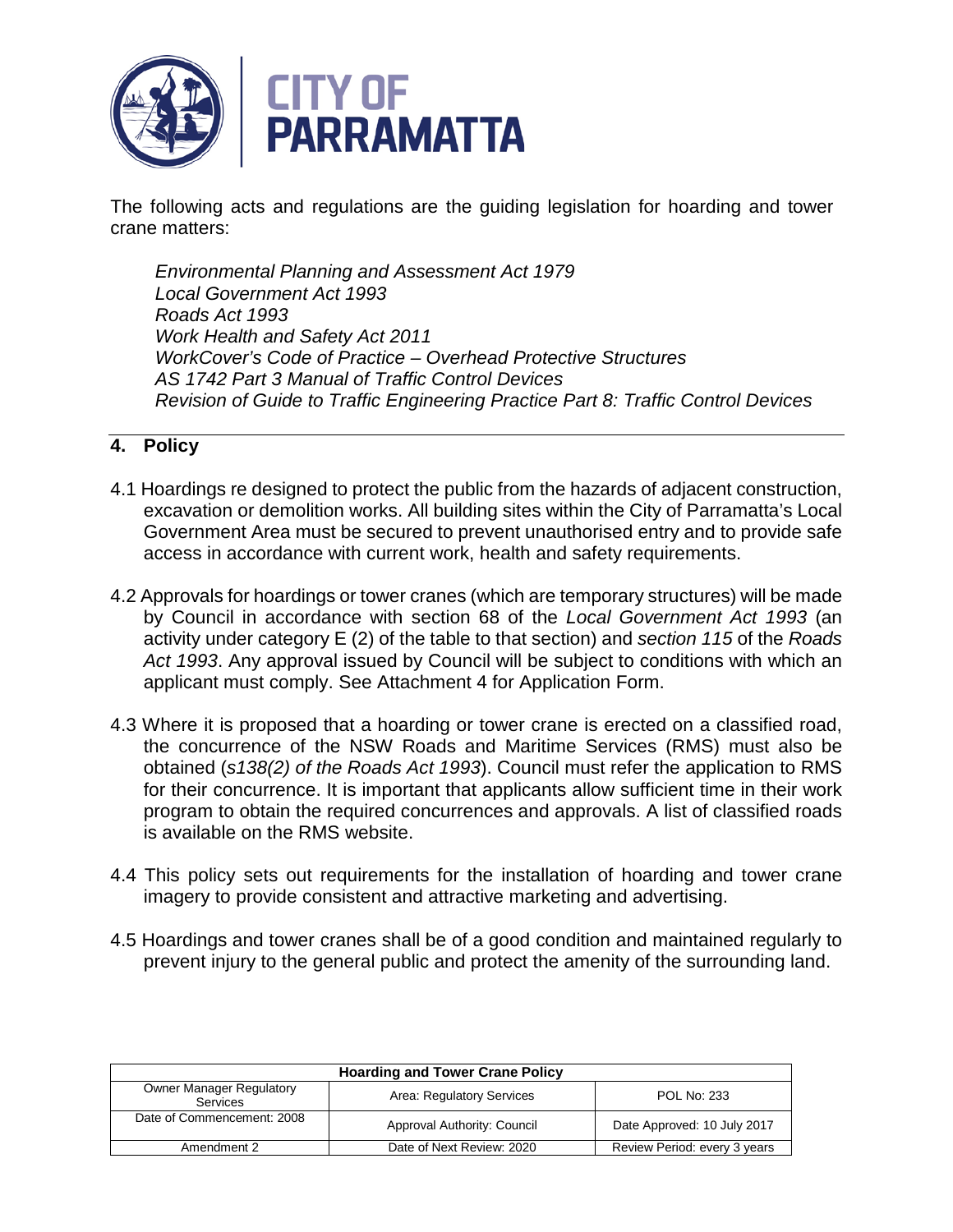

4.6 Hoardings and tower cranes (specifically the overhang, hoisting or slew) located or moving wholly within the confines of private property, are not obligated to obtain an approval from Council however, construction sites must comply with relevant parts of this policy, *WorkCover's Code of Practice 1995 for Overhead Protective Structures* and the *Work Health and Safety Act 2011* to ensure public safety and access is maintained.

### **4.7 General**

- 4.7.1Hoardings shall be designed in accordance with adopted designs and specifications stipulated in this hoarding policy, known as either a Type A or a Type B hoarding. The type of hoarding required to be erected will be depicted by the locality, being either within a low risk or high risk zone, and nature of the proposed construction work.
- 4.7.2 Hoardings must be erected where it is proposed to construct, demolish and carry our façade remedial works or maintenance to a building adjoining a public way. Hoarding fees will be charged in accordance with Council's Schedule of Fees and Charges.

Attachment 1 of this policy depicts typical hoarding illustrations. Attachment 3 of this policy defines low and high risk zones.

### **4.8 Type A Hoarding**

- 4.8.1 Type A hoarding in a low risk zone:
	- a. The hoarding is required to be a minimum height of 1800 mm;
	- b. The hoarding may be constructed of a demountable open panel fence (temporary fencing) with dust preventative measures (mesh);
	- c. The hoarding may encroach onto Council's land to the extent of the nature strip and up to the footpath, ensuring the footpath is left accessible for pedestrians in circumstances where there is no nature strip and the footpath abuts the boundary, a maximum encroachment of 600 mm is allowed;

| <b>Hoarding and Tower Crane Policy</b>      |                             |                              |
|---------------------------------------------|-----------------------------|------------------------------|
| <b>Owner Manager Regulatory</b><br>Services | Area: Regulatory Services   | <b>POL No: 233</b>           |
| Date of Commencement: 2008                  | Approval Authority: Council | Date Approved: 10 July 2017  |
| Amendment 2                                 | Date of Next Review: 2020   | Review Period: every 3 years |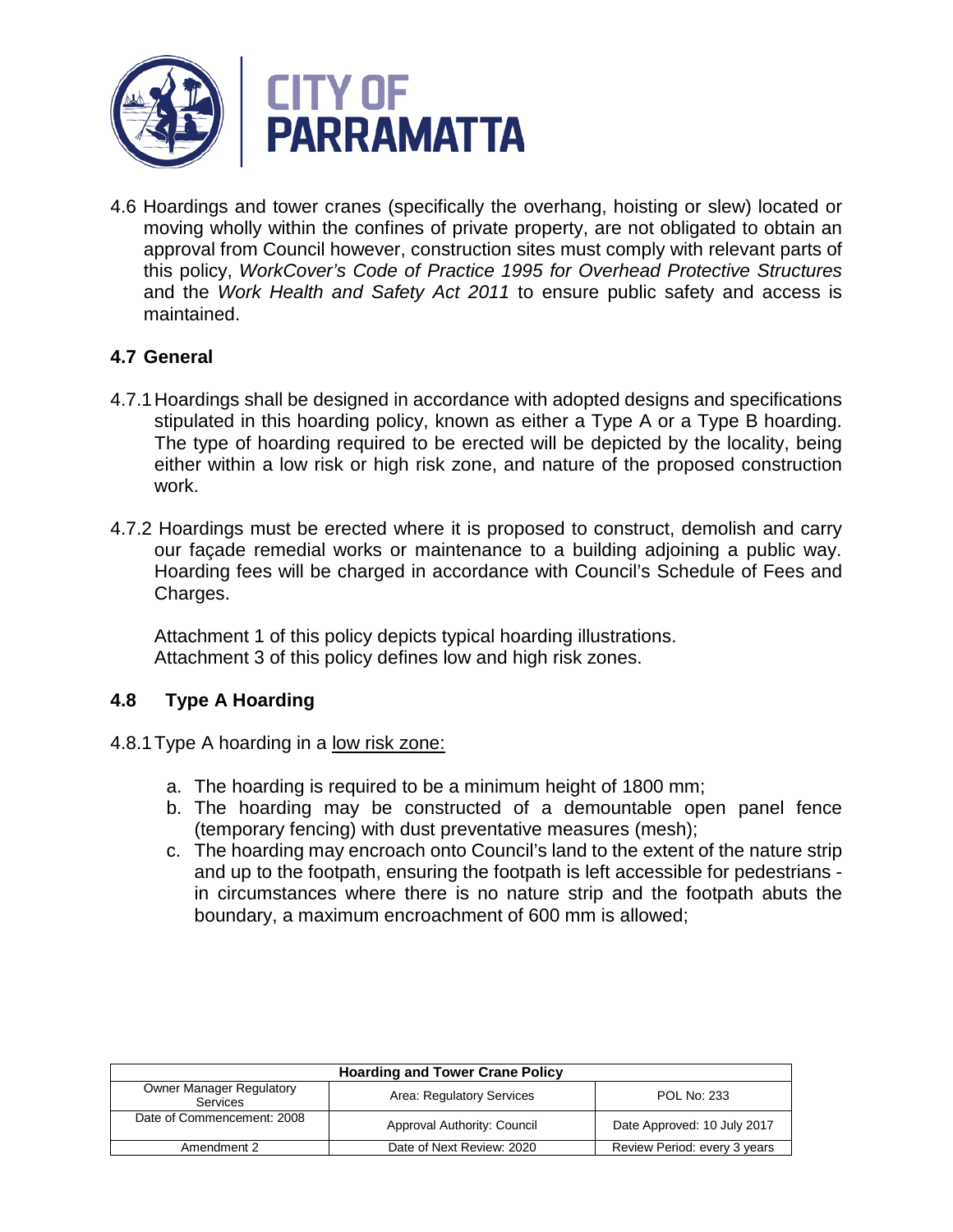

- d. The minimum width of accessible footpath shall be 1200 mm or the existing footpath width (the greater of the two shall be adopted) to ensure continual pedestrian access;
- e. The consistency of the pedestrian access provided is required to be of the same quality and standard as what was there prior to the hoarding being erected;
- f. The supporting feet elements of the hoarding structure is to be visually obtrusive to ensure it is easily visible by pedestrians;
- g. Must not obstruct the view of traffic lights or signage; and,
- h. The area of encroachment on Council's road reserve is to be reinstated to original condition upon removal of the hoarding.
- 4.8.2 Type A hoarding in high risk zone:
	- a. The hoarding is required to be a minimum height of 2100 mm;
	- b. The hoarding must be constructed of solid timber panels with a minimum thickness of 17 mm. The hoarding is to be free of any protrusions (i.e. bolts and nails) and must panels must be securely fixed flush and even;
	- c. The minimum width of accessible footpath shall be 1500 mm to ensure continual pedestrian access;
	- d. The consistency of the pedestrian access provided is required to be of the same quality and standard as what was there prior to the hoarding being erected;
	- e. Must not obstruct the view of traffic lights or signage; and,
	- f. Certification by a qualified and practicing structural engineer is required.

### **4.9 Type B Hoarding**

- 4.9.1 A Type B hoarding can either be stand alone or incorporate site sheds or site offices. A Type B hoarding is required when works to an existing or proposed building, adjoining a public way:
	- a. Is 7500 mm or greater in height and less than 3500 mm from the street alignment; or,
	- b. Has a vertical height above footpath level of less than 4000 mm; or,
	- c. Has the least horizontal distance between the footpath and nearest part of the structure to be lesser than half the height of the structure.

| <b>Hoarding and Tower Crane Policy</b>      |                             |                              |
|---------------------------------------------|-----------------------------|------------------------------|
| <b>Owner Manager Regulatory</b><br>Services | Area: Regulatory Services   | POL No: 233                  |
| Date of Commencement: 2008                  | Approval Authority: Council | Date Approved: 10 July 2017  |
| Amendment 2                                 | Date of Next Review: 2020   | Review Period: every 3 years |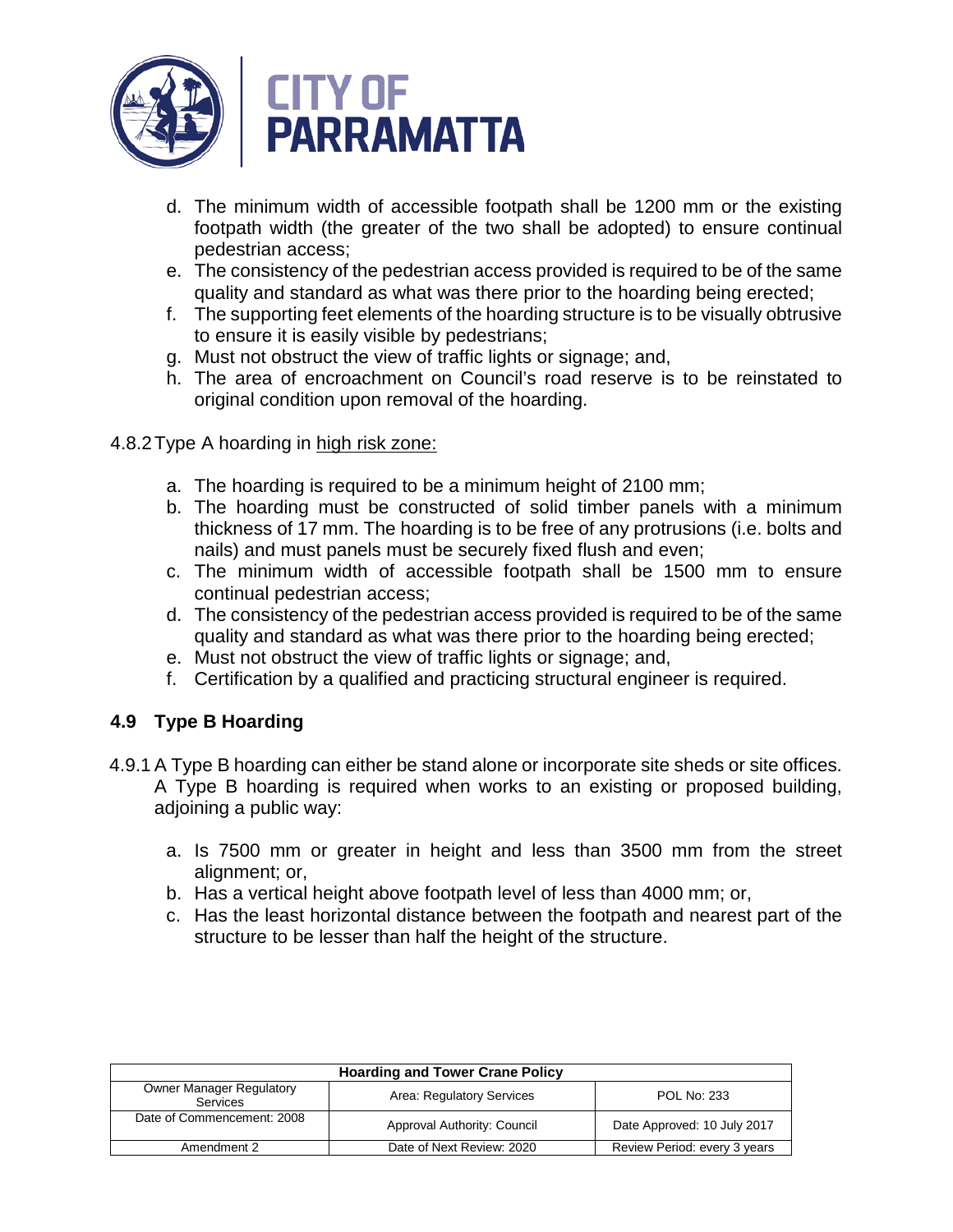

4.9.2 A Type B hoarding must comply with the following requirements:

- a. Have a minimum clear distance of 250 mm from the edge of the kerb to any part of the hoarding structure. If this distance is greater than 400 mm, pedestrian access between the structure and the kerb is to be blocked off at each end;
- b. Have a minimum overhead clearance of 2200 mm to any bracing, beams or any other part of the structure;
- c. The street side should be open for at least two-thirds of its height for the full length of the structure to prevent a "tunnel effect";
- d. A clear span of 1500 mm is required for continual pedestrian access at all times;
- e. The hoarding structure must be of square hollow section type or similar (subject to Council review i.e. container type)
- f. For visibility requirements, the structure shall be painted white below the deck level; and,
- g. Certification by a qualified and practicing structural engineer is required.
- 4.9.3All Type B hoardings are required to be constructed in accordance with the above design criteria and *WorkCover's Code of Practice 1995 for Overhead Protective Structures* regardless on whether the hoarding is located within a low or high risk zone.

### **4.10 Shared Pathways**

4.10.1 When a hoarding is proposed along a Shared Pathway, the standard hoarding minimum clearances may not be applicable. In such cases, Council will evaluate hoardings and propose a solution in consultation with Council's Traffic Engineers to ensure functionality of both the shared pathway and proposed hoarding.

### **4.11 Prohibited Hoarding Materials**

- 4.11.1 For Type A and Type B hoardings, the following are not permitted to form part of the hoarding structure situated on Council's road reserve:
	- a. Scaffolding;
	- b. Demountable open panel fencing (temporary fencing) with the exception of Type A low risk zone hoardings;
	- c. Reinforcing mesh;
	- d. Star pickets and Cyclone mesh; and,
	- e. Similar structures as mentioned above that are not permanently fixed.

| <b>Hoarding and Tower Crane Policy</b>      |                             |                              |
|---------------------------------------------|-----------------------------|------------------------------|
| <b>Owner Manager Regulatory</b><br>Services | Area: Regulatory Services   | <b>POL No: 233</b>           |
| Date of Commencement: 2008                  | Approval Authority: Council | Date Approved: 10 July 2017  |
| Amendment 2                                 | Date of Next Review: 2020   | Review Period: every 3 years |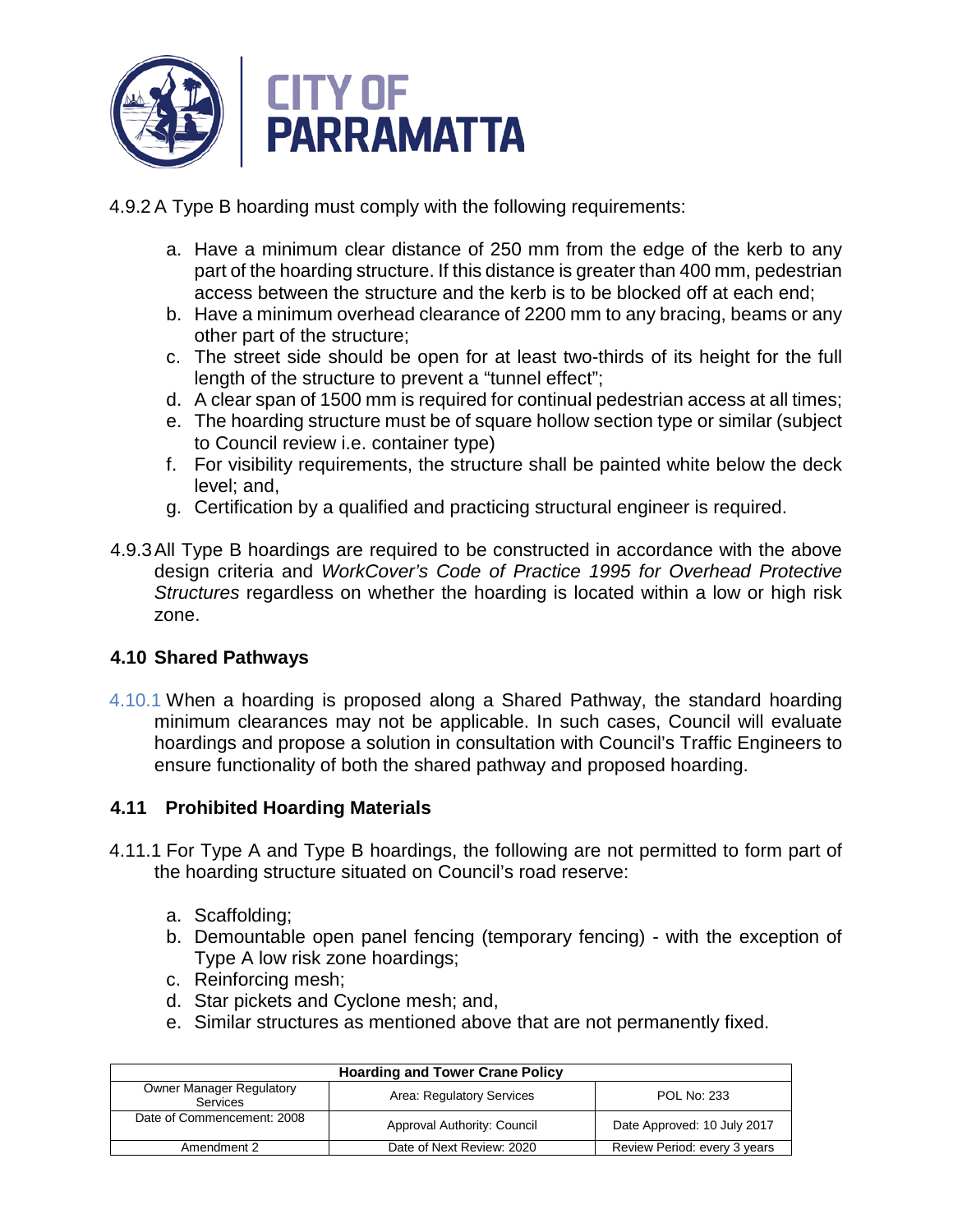

4.11.2 All materials must be solid in construction, be securely fixed and provide a smooth finish to a minimum height of 2100 mm to prevent injury to pedestrians, with the exception of Type A low risk zone hoardings, where it is a minimum height of 1800 mm.

# **4.12 Lighting**

- 4.12.1 Hoarding lighting, connected to mains power supply, must be provided to ensure the pedestrian pathway or footpath is well lit for pedestrians. Lighting is to be equal to the level and distribution pattern of the existing street lighting in the area.
- 4.12.2 Where pedestrian hazards associated with the hoarding are present, Council will require the establishment of significantly higher lighting levels.
- 4.12.3 All lighting associated with hoardings must not impact on surrounding traffic.

# **4.13 Office Sheds**

- 4.13.1 All site office and work sheds are to be located on private property. Where this is not possible, a Type B hoarding must be erected to facilitate this requirement.
- 4.13.2 Sheds placed above Type B Hoardings must be a minimum of 2400 mm in height and are to be tied down to the deck by suitable structural fixings – which is certified by a qualified practicing structural engineer.
- 4.13.3 The office sheds and work are to incorporate a hoarding material to conceal the sheds from public view.

### **4.14 Use of Cranes or the Like**

- 4.14.1 A crane or similar (i.e. mobile crane, hoist, concrete pump etc.) must not be used to convey material over a public way, unless a Type B Hoarding is in place and an appropriate approval has been obtained from Council.
- 4.14.2 The use of cranes, hoists, and concrete pumps shall not be placed on public property unless prior approval has been obtained from Council.

### **4.15 Safety and Access**

| <b>Hoarding and Tower Crane Policy</b>      |                             |                              |
|---------------------------------------------|-----------------------------|------------------------------|
| <b>Owner Manager Regulatory</b><br>Services | Area: Regulatory Services   | <b>POL No: 233</b>           |
| Date of Commencement: 2008                  | Approval Authority: Council | Date Approved: 10 July 2017  |
| Amendment 2                                 | Date of Next Review: 2020   | Review Period: every 3 years |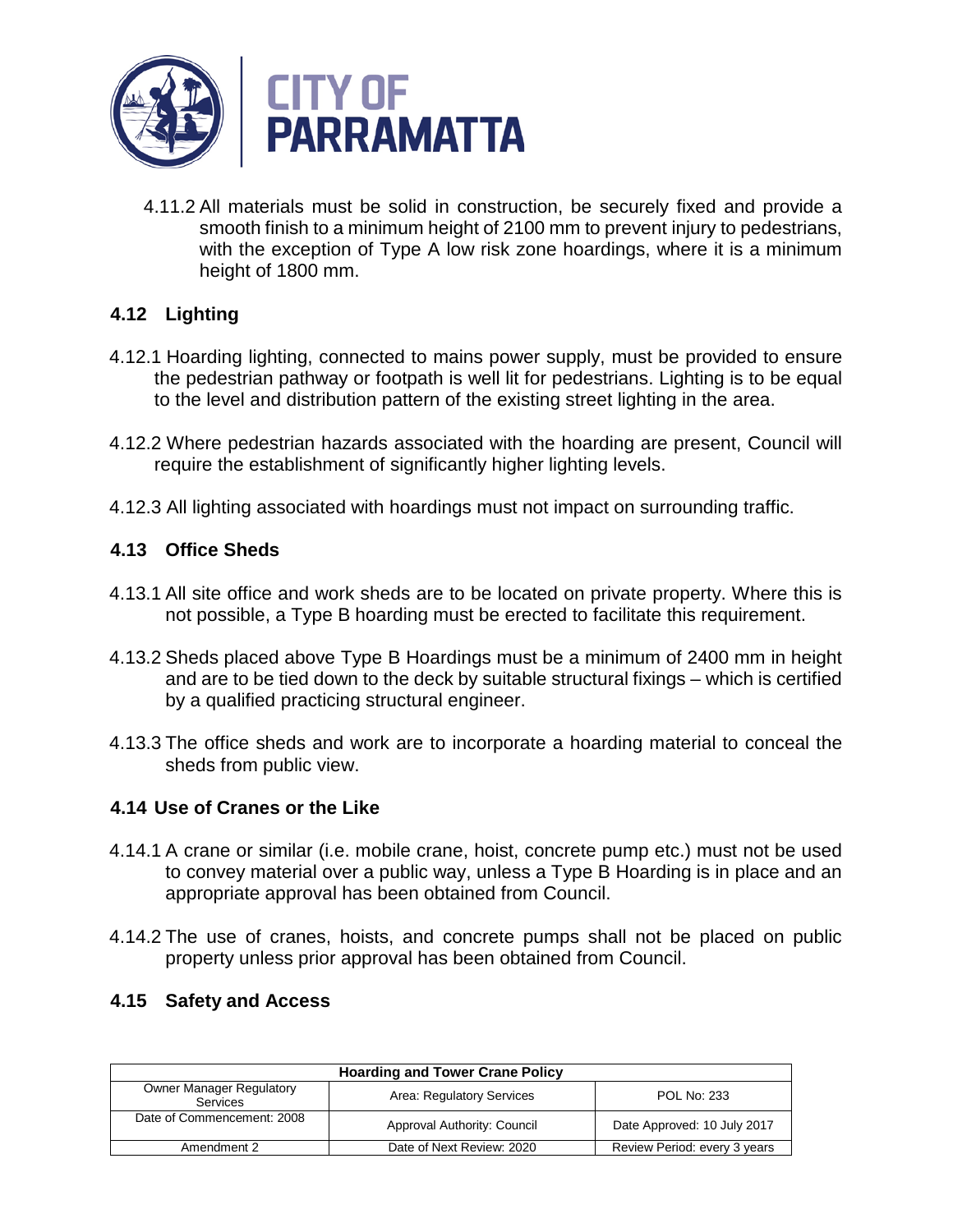

### 4.15.1 **Protective Footway Crossings**

- a. Vehicles must not cross the footpath to gain access to the site. If a vehicle crossing is required a temporary vehicular crossing shall be constructed to the satisfaction of Council.
- b. The temporary vehicular crossing shall protect the existing footpath, be maintained and must not cause a tripping hazard or pose any danger to the public.

### 4.15.2 **Utility Services**

- a. Hydrants, utility services and sewer manholes are not to obstruct the services and infrastructure to ensure ongoing access.
- b. If the structure is in close proximity to overhead electricity wires, electrical hazards are likely. Applicants must consult the relevant electrical authority if the structure is within two metres of wiring. All electrical distribution boards required for site works are to be located within the site and not attached externally to the structure.
- c. Applicants must consult with the appropriate utility authority to ensure that here is no adverse impact on infrastructure from the proposed work.

### 4.15.3 **Footpaths and Provision for People with Disabilities**

- a. When required, pedestrian detours or alternative pathways must be designed to provide for disabled access. These routes must provide appropriate widths, levels, gradients, tactile indicators and colour schemes to assist people with disabilities.
- b. Pathways must be repaired immediately, if damaged to ensure pedestrian safety. Footpaths must be reinstated to their original condition to the satisfaction of Council, when a hoarding is removed.
- c. Any obstruction to the footpath from a proposed concrete pour, laying of cables, conduits, drainage pipes, service lines and the like requires Council's prior approval.

| <b>Hoarding and Tower Crane Policy</b>      |                             |                              |
|---------------------------------------------|-----------------------------|------------------------------|
| <b>Owner Manager Regulatory</b><br>Services | Area: Regulatory Services   | POL No: 233                  |
| Date of Commencement: 2008                  | Approval Authority: Council | Date Approved: 10 July 2017  |
| Amendment 2                                 | Date of Next Review: 2020   | Review Period: every 3 years |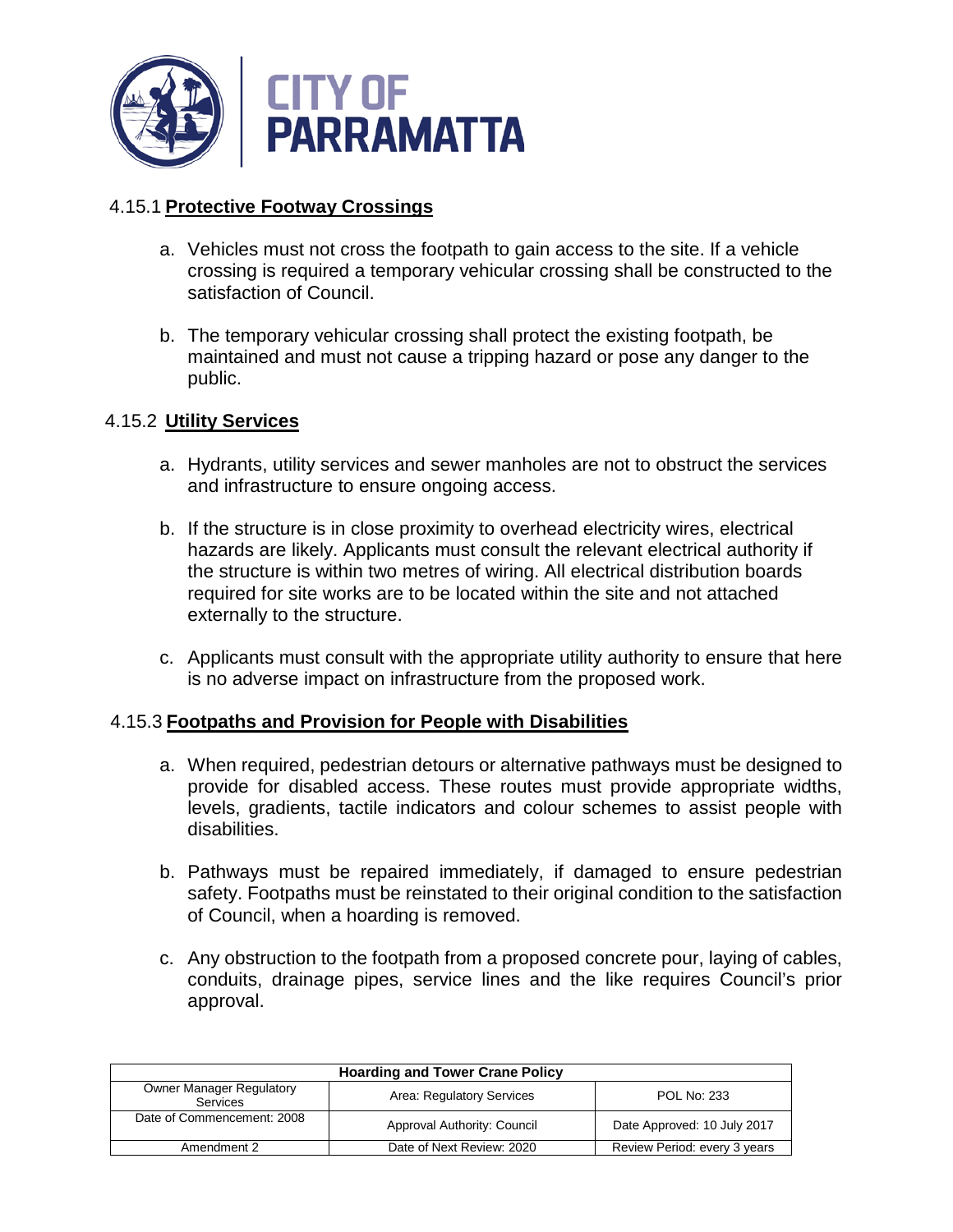

### **4.16 Maintenance of Hoardings**

#### 4.16.1 **Graffiti Prevention**

- a. Graffiti must be removed or painted over on all hoarding structures within 48 hours of detection or Council notification. Hoardings must consist of appropriate coverings to assist in graffiti removal or measures to reduce the occurrence of graffiti.
- b. In the event of non-compliance with these requirements, Council reserves the right to remove or paint over the graffiti and invoice the developer for associated costs incurred by Council.

### **4.17 Protection of Council Street Trees**

- 4.17.1 The design of a hoarding, including the type and location of posts, counter weights, crossings and overhead decking, must be designed to minimise impact on the street trees and vegetation.
- 4.17.2 Tree preservation measures may be required if there is an impact on the street trees. No tree cutting, lopping or removal is permitted without the prior consent from Council.

#### **4.18 Council Assets**

- 4.18.1 Council's infrastructure and assets must not be interfered with or damaged during the construction or operation of the hoarding. This includes the drainage system, kerb and gutters, footpaths and the like. Prior approval from Council is required for any modification to Council's Infrastructure.
- 4.18.2 The use of the roadway for storage of materials, loading and unloading is not permitted at any time, unless prior approval has been obtained from Council.
- 4.18.3 Council's footpaths, roadways and ancillary infrastructure assets (i.e. street furniture, signage and the like) must be reinstated to their original condition when a hoarding is removed. An initial dilapidation report must be prepared and submitted to Council prior to the commencement of works and a second dilapidation within one week of the completion of work.

| <b>Hoarding and Tower Crane Policy</b>      |                             |                              |
|---------------------------------------------|-----------------------------|------------------------------|
| <b>Owner Manager Regulatory</b><br>Services | Area: Regulatory Services   | POL No: 233                  |
| Date of Commencement: 2008                  | Approval Authority: Council | Date Approved: 10 July 2017  |
| Amendment 2                                 | Date of Next Review: 2020   | Review Period: every 3 years |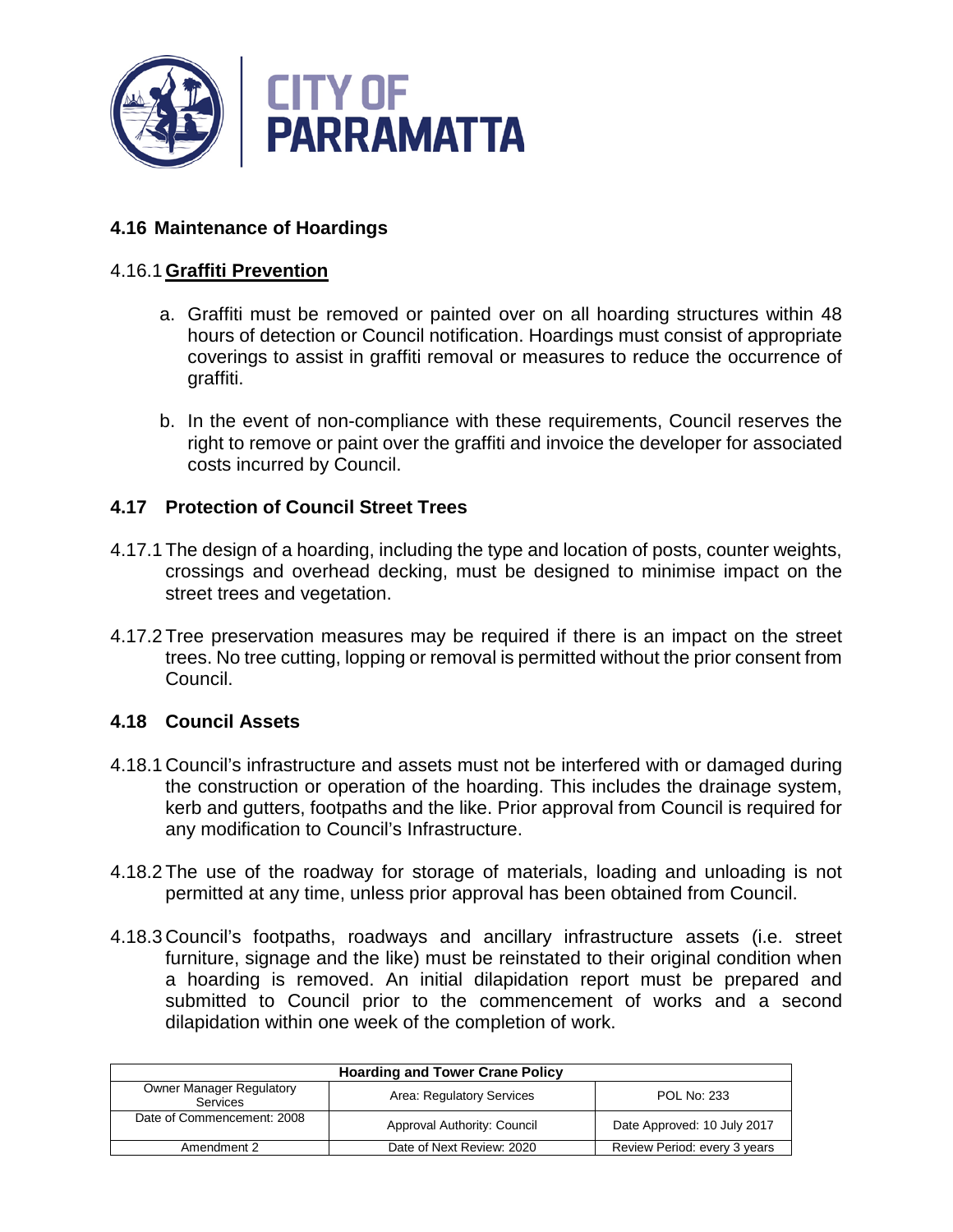

### **4.19 Traffic Management Plan**

- 4.19.1A traffic management plan (TMP) must be prepared by an accredited traffic engineer, if a hoarding is likely to affect pedestrian or traffic movements during the construction, operation or removal phase. The TMP must identify traffic and pedestrian issues, recommend appropriate means for dealing with such issues and must be submitted with the hoarding application for Council approval. Council's traffic engineers may provide relevant advice regarding the contents a TMP and / or request additional permits be obtained in addition to the hoarding approval.
- 4.19.2A TMP must refer to relevant Council, Police and/ or RMS requirements. Specials conditions may apply, especially in high trafficable areas of the City or in the vicinity of pedestrian malls and traffic interchanges.
- 4.19.3 The TMP should provide for traffic control in accordance with Revision of Guide to Traffic Engineering Practice Part 8: Traffic Control Devices Details should be included in a TMP as required.
- 4.19.4A copy of the TMP must be available onsite at all times for the inspection of an authorized officer of Council, the NSW Police or the RMS.

### **4.20 Obstruction to Traffic Lights, RMS Cameras and CCTV Cameras**

- 4.20.1All hoardings must be constructed so that they will not obstruct the sight lines of either motorists or pedestrians to traffic lights and cameras.
- 4.20.2Visibility from driveways, pedestrian crossings and intersections must not be obstructed.
- 4.20.3 The hoarding application site plan must set out the location of all traffic lights, RMS monitoring cameras, closed circuit television cameras and the like. The application must ensure there is no interference in the operation of these facilities. Referrals to the appropriate authority or Council or private organisations may be required to confirm there is no proposed interference.

| <b>Hoarding and Tower Crane Policy</b>             |                             |                              |
|----------------------------------------------------|-----------------------------|------------------------------|
| <b>Owner Manager Regulatory</b><br><b>Services</b> | Area: Regulatory Services   | <b>POL No: 233</b>           |
| Date of Commencement: 2008                         | Approval Authority: Council | Date Approved: 10 July 2017  |
| Amendment 2                                        | Date of Next Review: 2020   | Review Period: every 3 years |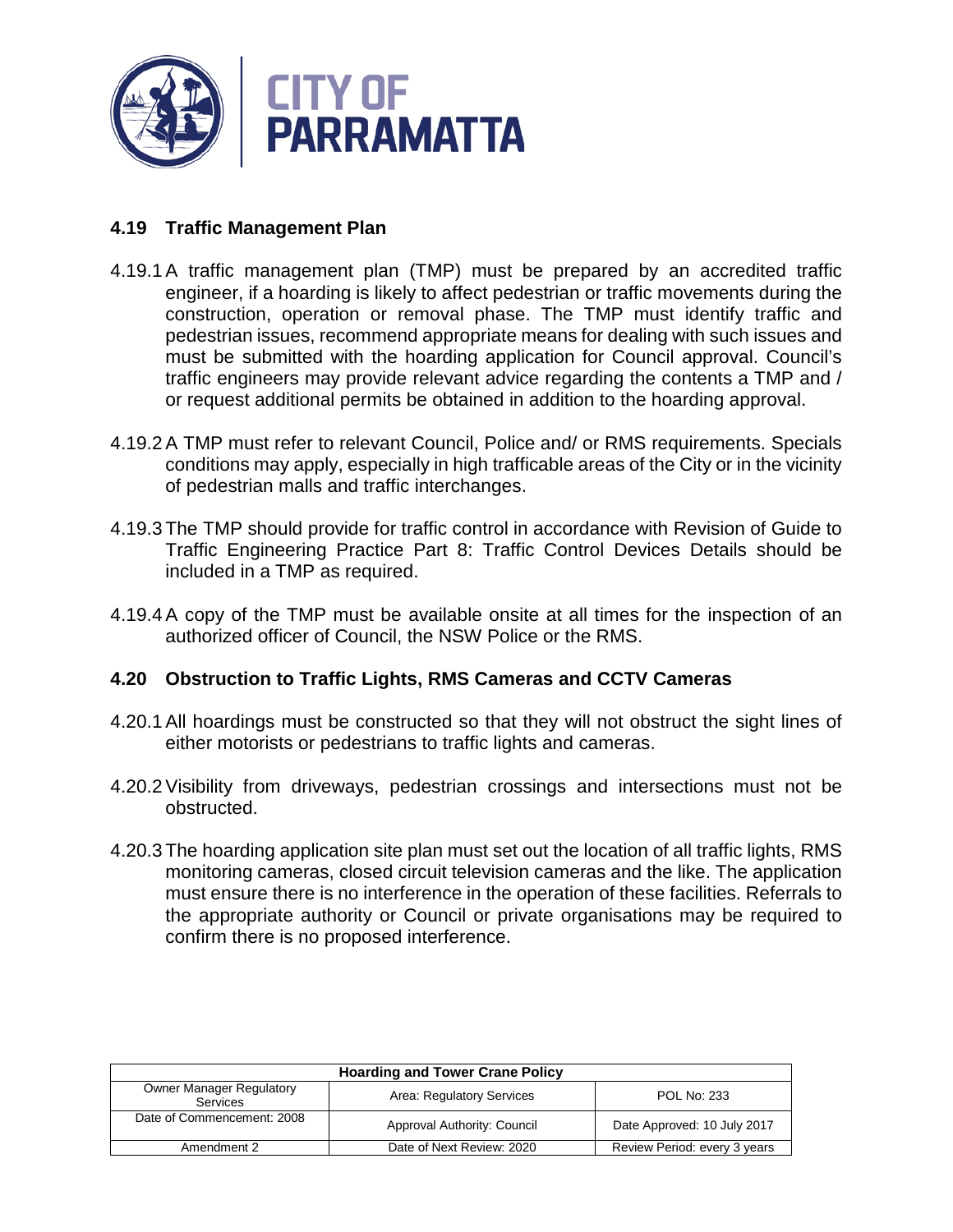

### **4.21 Tower cranes**

#### 4.21.1 **General**

Tower cranes shall be designed in accordance with adopted designs and specifications

### 4.21.2 **Suitable Locations**

a) Tower cranes shall not be erected or encroach on any public land or neighbouring properties. Where a tower crane is proposed to overhang, hoist or slew over public land or another parties' premises/property, the applicant must obtain written approval from the relevant person prior to use of the crane. Any concerns or requirements raised by the affected party must be resolved or accommodated prior to use of the crane.

### 4.21.3 **Hours of operation**

a) Tower cranes shall only be operated between the operating hours prescribed by the relevant development consent.

### 4.21.4 **Layout and Accessibility**

- a) Tower cranes shall not compromise the existing street activities, through maintaining adequate clearances.
- b) The layout of the tower crane shall be incorporated into the Pedestrian and Traffic Management Plan and must be approved by Council and implemented at all times.

### 4.21.5 **Information relating to hoisting activities and public safety**

a) The approval of hoisting activity over a public road (roadway and/or footway) is regulated through the Local Government Act 1993 and associated Regulations. Any approval granted for this activity does not endorse or approve the design or structural adequacy for a hoisting device, system or operation for the purposes of satisfying a person's responsibilities under the Work Health and Safety Act 2011 and Regulations; including the provisions of clauses 34, 35, 54, 55 and 235 of the Work Health and Safety Regulation 2011.

### 4.21.6 **Clause 34 – Duty to Identify Hazards**

| <b>Hoarding and Tower Crane Policy</b>             |                             |                              |
|----------------------------------------------------|-----------------------------|------------------------------|
| <b>Owner Manager Regulatory</b><br><b>Services</b> | Area: Regulatory Services   | <b>POL No: 233</b>           |
| Date of Commencement: 2008                         | Approval Authority: Council | Date Approved: 10 July 2017  |
| Amendment 2                                        | Date of Next Review: 2020   | Review Period: every 3 years |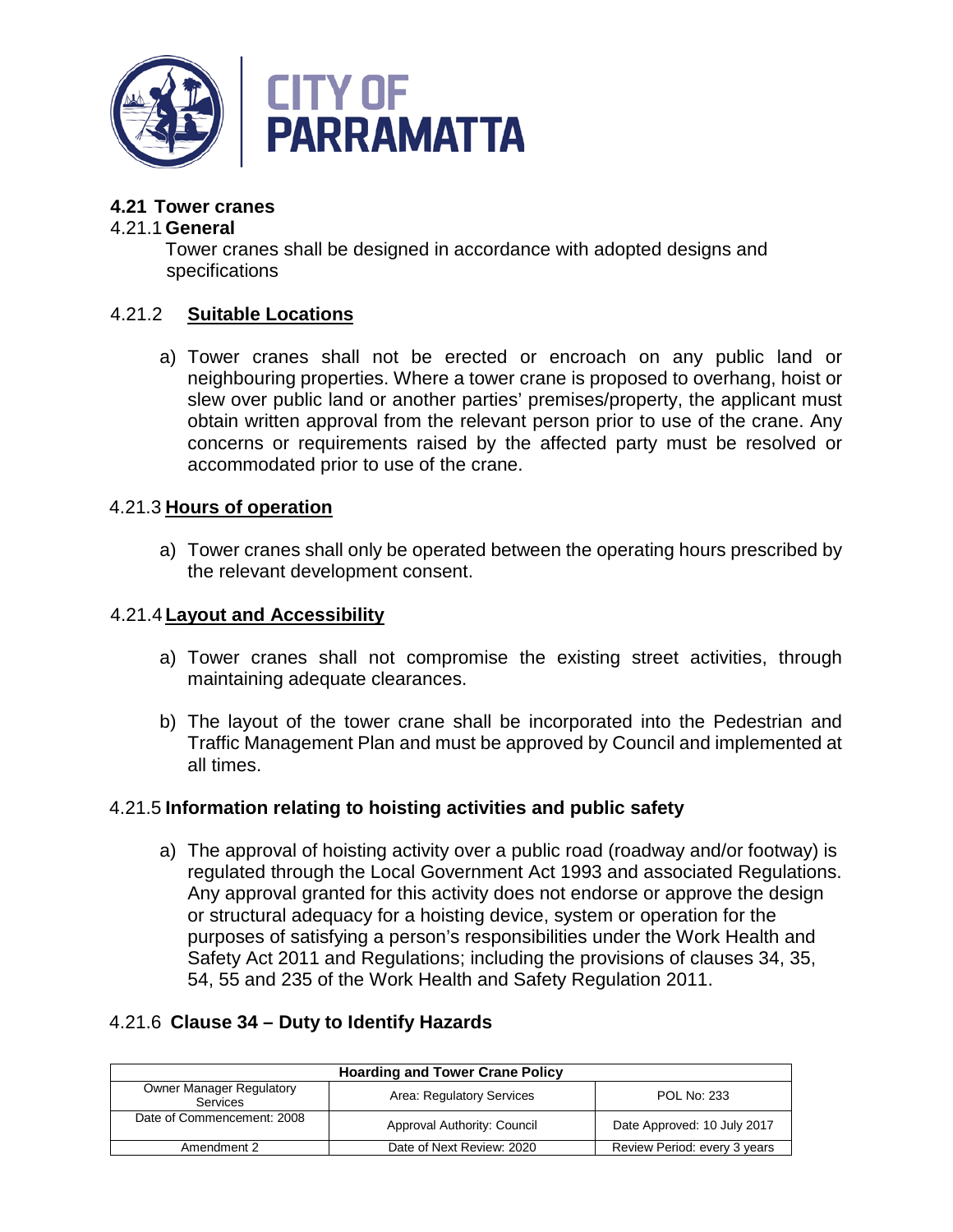

a) A duty holder, in managing risks to health and safety, must identify reasonably foreseeable hazards that could give rise to risks to health and safety.

### 4.21.7 **Clause 35 – Managing Risks to Health and Safety**

- a) A duty holder, in managing risks to health and safety, must:
	- i. Eliminate risks to health and safety so far as is reasonably practicable; and,
	- ii. If it is not reasonably practicable to eliminate risks to health and safety, then minimise those risks so far as is reasonably practicable.
- **4.21.8** Clause 54 Management of risk of falling objects
	- a) A person conducting a business or undertaking at a workplace must manage risks to health and safety associated with an object falling on a person if the falling object is reasonably likely to injure the person.

### 4.21.9 **Clause 55 – Minimising risk associated with falling objects**

- a) This clause applies if it is not reasonably practicable to eliminate the risk referred to in clause 54.
- b) The person conducting the business or undertaking at a workplace must minimise the risk of an object falling on a person or on surrounding property by providing adequate protection against the risk in accordance with this clause.

Maximum penalty:

- i. In the case of an individual—\$6,000, or
- ii. In the case of a body corporate—\$30,000.
- c) The person provides adequate protection against the risk if the person provides and maintains a safe system of work, including:

| <b>Hoarding and Tower Crane Policy</b>      |                             |                              |
|---------------------------------------------|-----------------------------|------------------------------|
| <b>Owner Manager Regulatory</b><br>Services | Area: Regulatory Services   | POL No: 233                  |
| Date of Commencement: 2008                  | Approval Authority: Council | Date Approved: 10 July 2017  |
| Amendment 2                                 | Date of Next Review: 2020   | Review Period: every 3 years |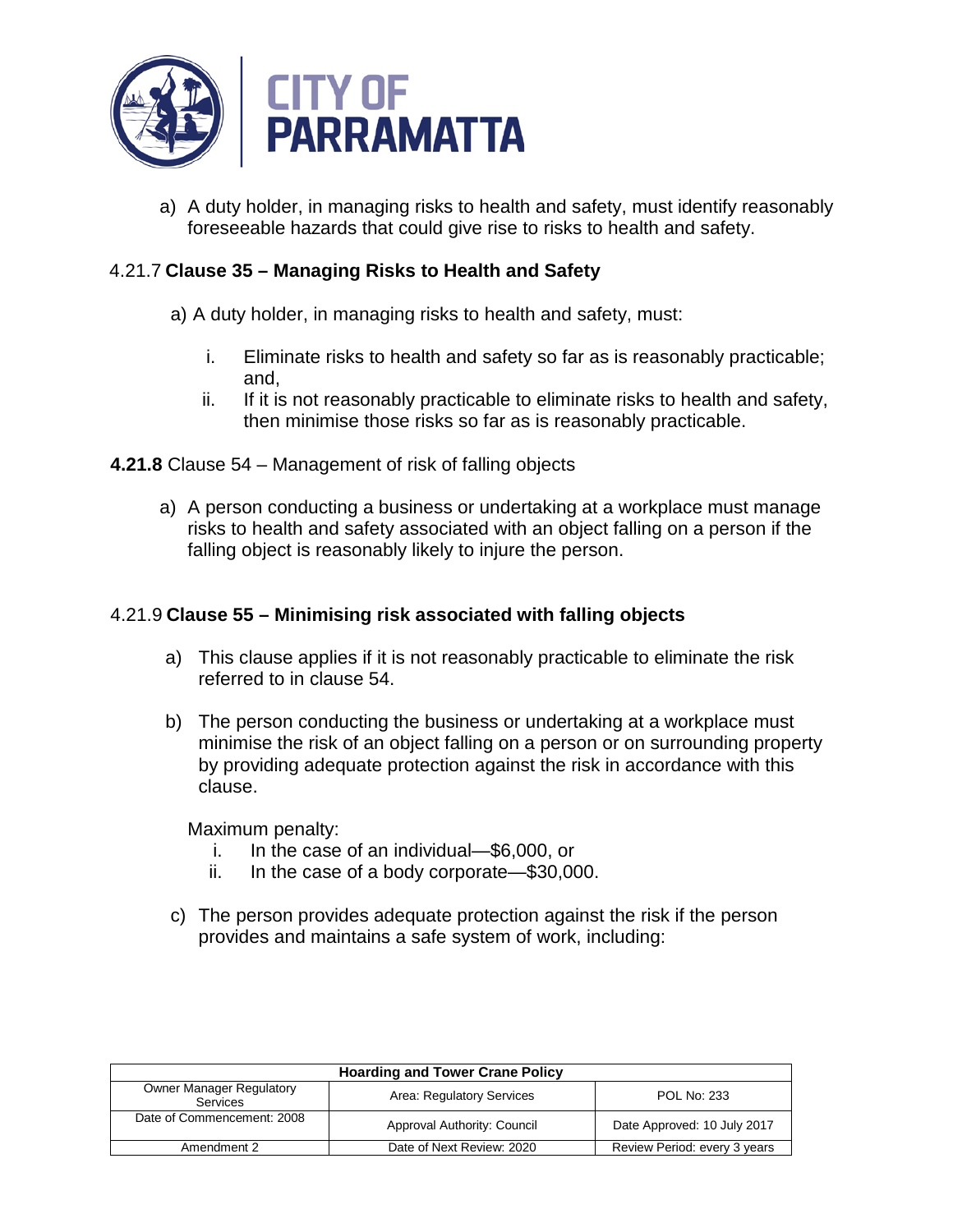

- i. Preventing an object from falling freely, so far as is reasonably practicable; or,
- ii. If it is not reasonably practicable to prevent an object from falling freely, then providing, so far as is reasonably practicable, a system to arrest the fall of a falling object.

### Examples.

- 1. Providing a secure barrier.
- 2. Providing a safe means of raising and lowering objects.
- 3. Providing an exclusion zone persons are prohibited from entering.

### 4.21.10 **Clause 235 – Major inspection of registered tower cranes**

- a) This clause applies to the person with management or control of a registered tower crane at a workplace.
- b) The person must ensure that a major inspection of the crane is carried out by, or under the supervision of, a competent person:
	- i. at the end of the design life recommended by the manufacturer for the crane, or
	- ii. if there are no manufacturer's recommendations—in accordance with the recommendations of a competent person, or
	- iii. if it is not reasonably practicable to comply with paragraph (a) or  $(b)$  every 10 years from the date that the crane was first commissioned or first registered, whichever occurred first.

Maximum penalty:

- 1. In the case of an individual—\$3,600, or
- 2. In the case of a body corporate—\$18,000.
- c) A major inspection carried out under and in accordance with an equivalent provision of a corresponding Work Health and Safety law is taken to be a major inspection for the purposes of this clause.

| <b>Hoarding and Tower Crane Policy</b>             |                             |                              |
|----------------------------------------------------|-----------------------------|------------------------------|
| <b>Owner Manager Regulatory</b><br><b>Services</b> | Area: Regulatory Services   | <b>POL No: 233</b>           |
| Date of Commencement: 2008                         | Approval Authority: Council | Date Approved: 10 July 2017  |
| Amendment 2                                        | Date of Next Review: 2020   | Review Period: every 3 years |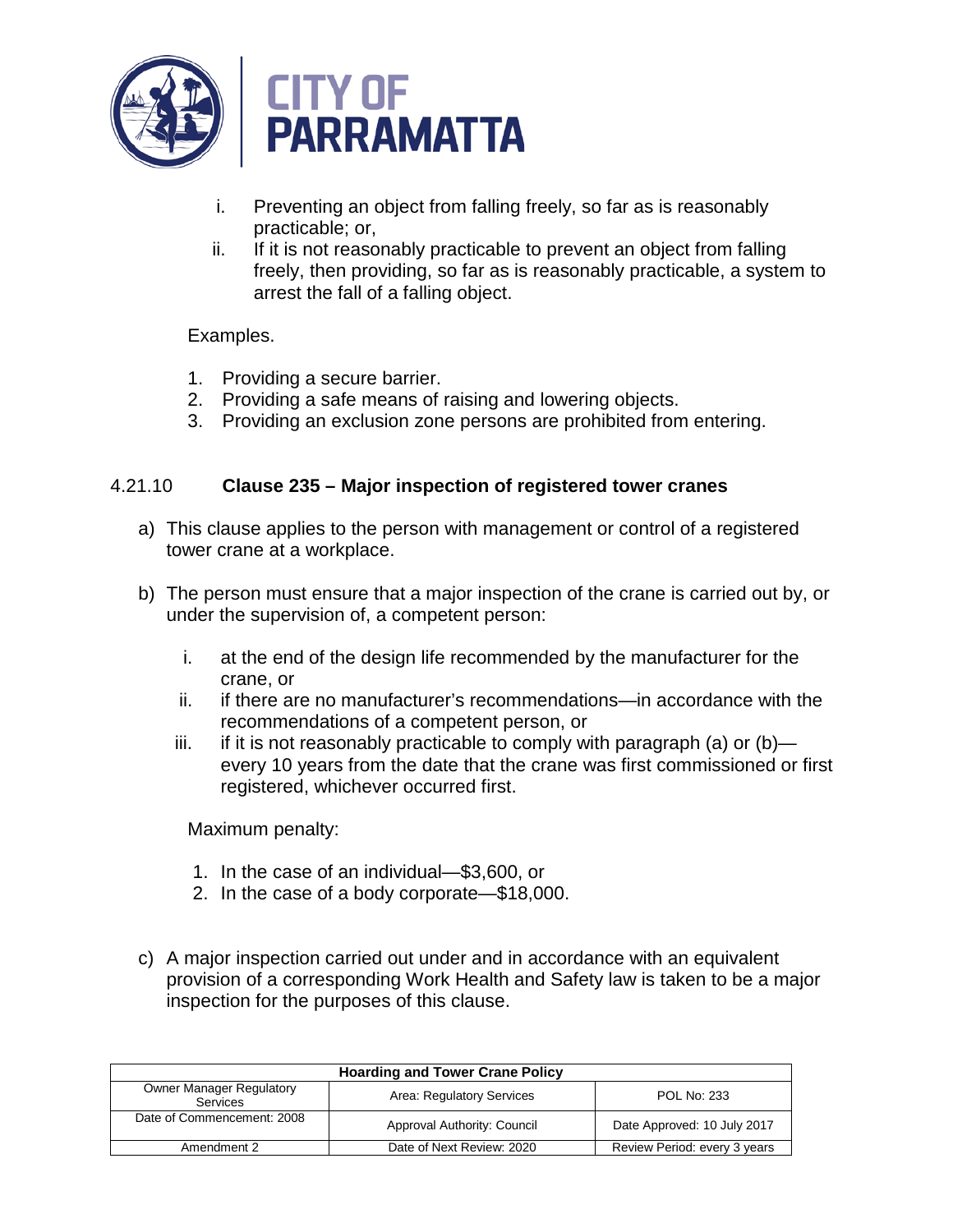

d) In this clause, a competent person is a person who:

Complies with the following:

- i. Has acquired through training, qualification or experience the knowledge and skills to carry out a major inspection of the plant: and is,
- ii. Registered under a law that provides for the registration of professional engineers; or,
- iii. A member (or is qualified to be a member) of Engineers Australia with the status of Chartered Professional Engineer; or,
- iv. Entered on the National Professional Engineers Register administered by the Institution of Engineers Australia; and,
- v. Is determined by the regulator to be a competent person.
- e) The regulator may, on the application of a person, make a determination in relation to the person for the purposes of clause 4.21.10 (d) iii, if the regulator considers that exceptional circumstances exist.
- f) In this clause, major inspection means:
	- *i. An examination of all critical components of the crane, if necessary by stripping down the crane and removing paint, grease and corrosion to allow a thorough examination of each critical component; and,*
	- *ii. A check of the effective and safe operation of the crane.*

### 4.21.11 **Section 93 – Certification by qualified persons (Local Government Act 1993)**

- a) A council or the Minister may be satisfied that:
	- i. A particular design, material, process or product complies with a criterion for approval; or,
	- ii. An activity has been carried out in compliance with an approval, by relying on a certificate to that effect from an appropriately qualified person.
- b) A certificate relating to a particular design, material, process or product must specify the particular criterion with which the design, material, process or product complies.

| <b>Hoarding and Tower Crane Policy</b>                                                         |                             |                              |  |
|------------------------------------------------------------------------------------------------|-----------------------------|------------------------------|--|
| <b>Owner Manager Regulatory</b><br>Area: Regulatory Services<br><b>POL No: 233</b><br>Services |                             |                              |  |
| Date of Commencement: 2008                                                                     | Approval Authority: Council | Date Approved: 10 July 2017  |  |
| Amendment 2                                                                                    | Date of Next Review: 2020   | Review Period: every 3 years |  |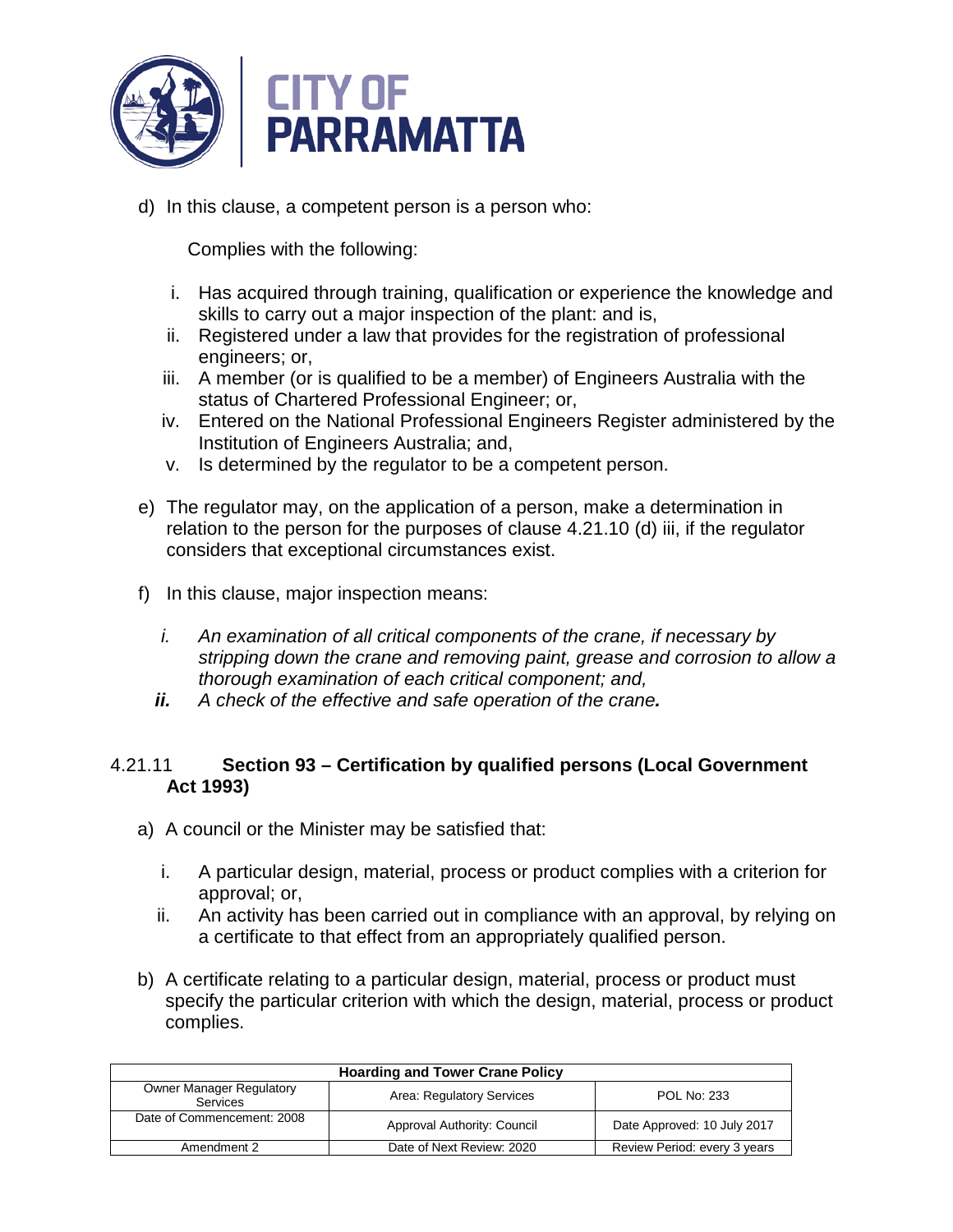

c) The Council or the Minister must rely on such a certificate if it is from an appropriately qualified person and is furnished by a public authority.

Note. Sections 92 and 93 specify circumstances in which a council does not have to form an independent judgment about some aspect of an activity for which approval is being sought, but may rely on an accreditation or certification of a competent person.

A component, process or design relating to an activity may be accredited in accordance with the procedure set out in Division 5 of this Part.

Section 732 exempts a council, councillor or employee of a council from liability that would otherwise be incurred as a consequence of relying on an accreditation or certification.

### **4.22 Imagery**

#### **4.22.1 General**

- a) Council aims to work with developers to ensure that marketing and advertising opportunities on hoardings and tower cranes are high quality designs which combine the promotion of the new development with the potential economic growth and benefit to the City of Parramatta.
- b) Council will work with individual applicants, providing advice on brand style, supply artwork guidelines and examples, and give final approval to proceed with artwork designs.
- c) The planned benefit of the development to the City of Parramatta is to be aligned with Council's brand standards (see Attachment 2). Council's Marketing Team to be consulted for all hoarding and tower crane imagery/branding requirements and commitments.

### **4.22.2 Advertising and Artwork on Hoardings**

a) Council strongly encourages the provision of public art, graphics and images on hoardings. Good imagery is an opportunity for a developer to promote their development and show its contribution to the vivacity and growth of the City of

| <b>Hoarding and Tower Crane Policy</b>                                                                |                             |                              |  |
|-------------------------------------------------------------------------------------------------------|-----------------------------|------------------------------|--|
| <b>Owner Manager Regulatory</b><br>Area: Regulatory Services<br><b>POL No: 233</b><br><b>Services</b> |                             |                              |  |
| Date of Commencement: 2008                                                                            | Approval Authority: Council | Date Approved: 10 July 2017  |  |
| Amendment 2                                                                                           | Date of Next Review: 2020   | Review Period: every 3 years |  |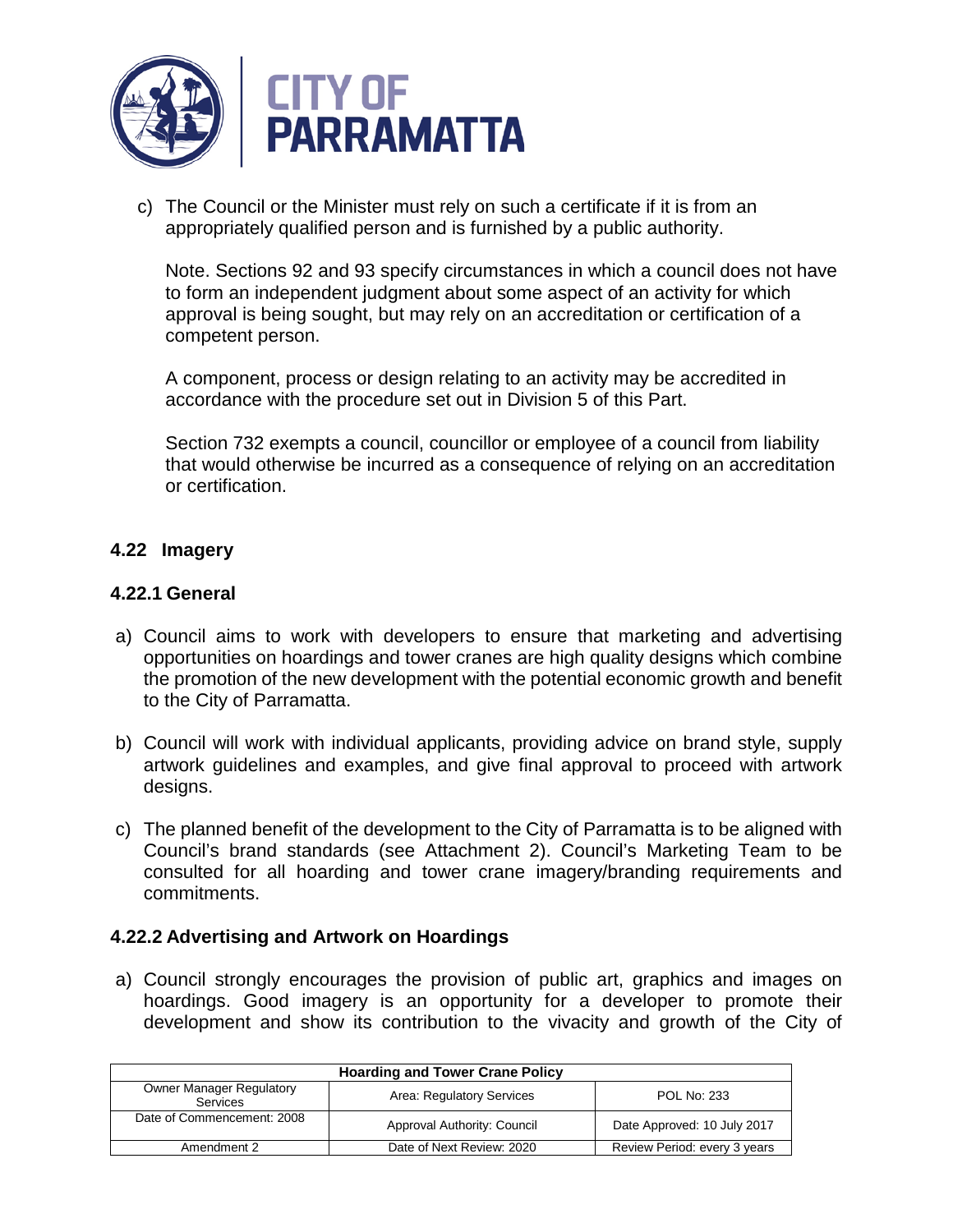

Parramatta. Good graphics embellish a site and minimise the likelihood of graffiti or vandalism.

- b) Hoarding artwork must be limited to messages that relate to the adjacent development, the partners in the project and the planned benefit to the development of the City of Parramatta.
- c) Graffiti or advertising not associated with the development of the City of Parramatta branding must be removed within 48 hours of a notice to the developer being provided by Council.
- d) In the event of non-compliance with clause 5.2.3, Council reserves the right to remove or paint over the advertising and invoice the applicant for actual costs incurred by Council. Clause 3.10.1.2 makes reference to this statement.

### **4.22.3 Tower Crane Imagery**

a) Tower crane imagery shall not be illuminated.

### **4.23 General operating procedures**

#### **4.23.1 General**

- a) Regulatory Services Unit is responsible for processing applications for hoardings.
- b) All hoardings and tower cranes must be designed, constructed and operated in accordance with this policy.
- c) All hoardings and tower cranes must comply with the conditions of their relevant approvals. Breaches of this policy and the conditions of any approvals issued by Council are dealt with in Part 4.24 of this policy.
- d) Conditions contained in hoarding and tower crane approvals must be read in conjunction with any conditions of development consent pertaining to the development of the particular site. Specific conditions in a development consent relating to the protection of Council's assets, street trees, site management and construction layout, may impact on the hoarding or tower crane design, and this must be complied with. Failure to adhere to any development conditions would constitute a breach of that consent.

| <b>Hoarding and Tower Crane Policy</b>             |                             |                              |  |
|----------------------------------------------------|-----------------------------|------------------------------|--|
| <b>Owner Manager Regulatory</b><br><b>Services</b> | Area: Regulatory Services   | <b>POL No: 233</b>           |  |
| Date of Commencement: 2008                         | Approval Authority: Council | Date Approved: 10 July 2017  |  |
| Amendment 2                                        | Date of Next Review: 2020   | Review Period: every 3 years |  |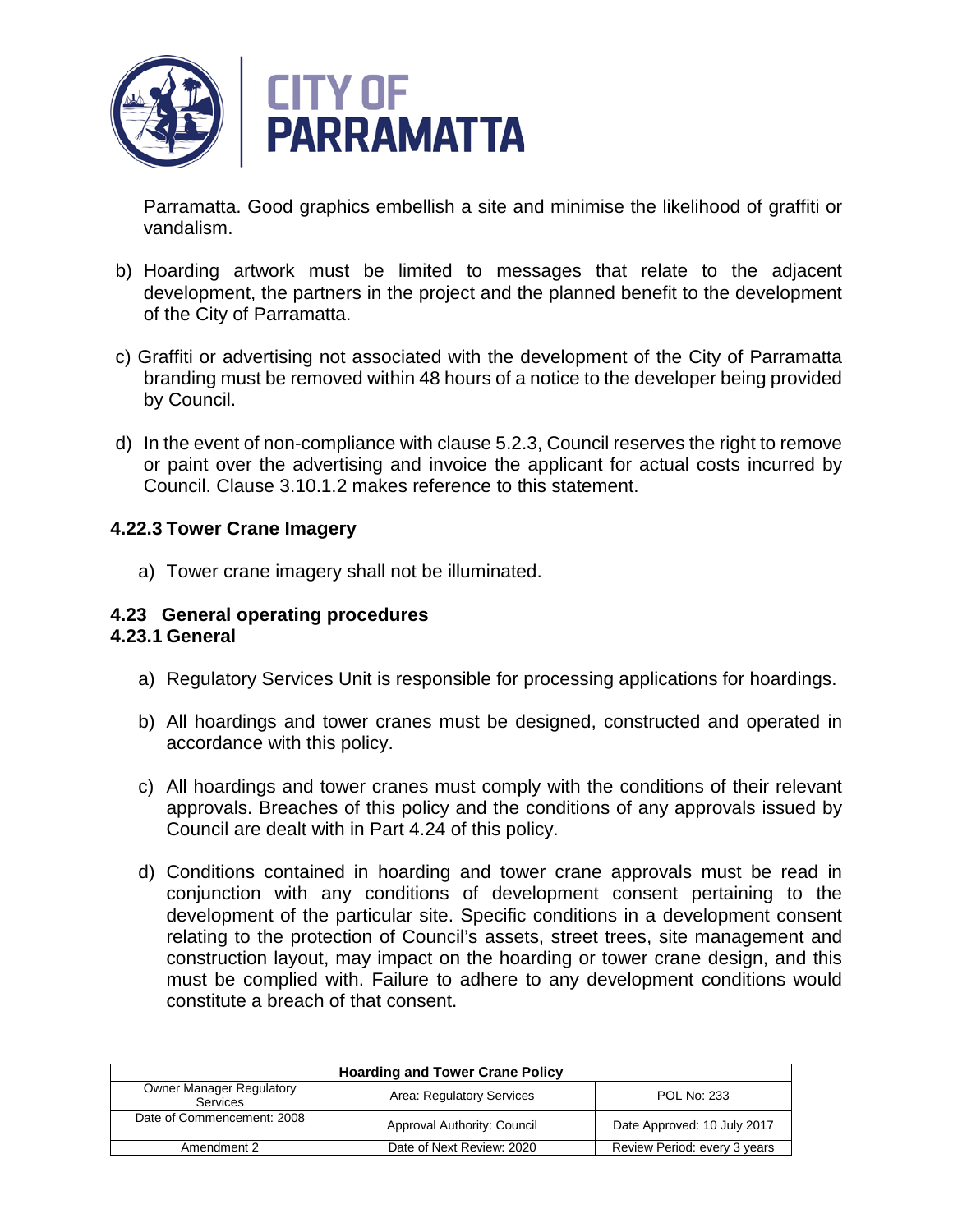

- e) A copy of all approvals must be available onsite at all times for inspection by Council and WorkCover personnel. The hoarding or tower crane must be erected in accordance with this policy and conditions contained in the approval.
- f) 5.5 When a hoarding or tower crane approval has expired, Council will notify the applicant and may direct that the hoarding or tower crane be removed. Council will undertake a site inspection within 48hours after the approval expiry date, to ensure that the hoarding has been removed.

### **4.23.2 Amendments to an Approval**

a) Any modification to an approved hoarding or tower crane design, or change from one type of hoarding or tower crane to another, requires the submission of a further application for Council approval, accompanied with reasons to support the proposed changes and payment prescribed in Council's Schedule of Fees and Charges. Additional information may be requested by the assessing officer in order to appropriately assess the application.

#### **4.23.3 Renewal of an Approval**

- a) Council may determine to extend a hoarding or tower crane approval under section 107 of the Local Government Act 1993 if it is satisfied that there is good cause for doing so. An approval will not be extended beyond five years.
- b) An approval to extend an approval must be obtained before it lapses. The application must:
	- i. Provide reasons for an extension of approval;
	- ii. Set out the proposed extended period required; and,
	- iii. Set out any actual changes, if any, from the original approval.
- c) A certificate from an appropriately qualified person may also be required to confirm that the temporary structure remains structurally sound.
- d) A renewal must include payment, as prescribed in Council's Schedule of Fees and Charges. Failure to renew an application can cause all building or demolition works to cease on site.

| <b>Hoarding and Tower Crane Policy</b>      |                             |                              |  |
|---------------------------------------------|-----------------------------|------------------------------|--|
| <b>Owner Manager Regulatory</b><br>Services | Area: Regulatory Services   | <b>POL No: 233</b>           |  |
| Date of Commencement: 2008                  | Approval Authority: Council | Date Approved: 10 July 2017  |  |
| Amendment 2                                 | Date of Next Review: 2020   | Review Period: every 3 years |  |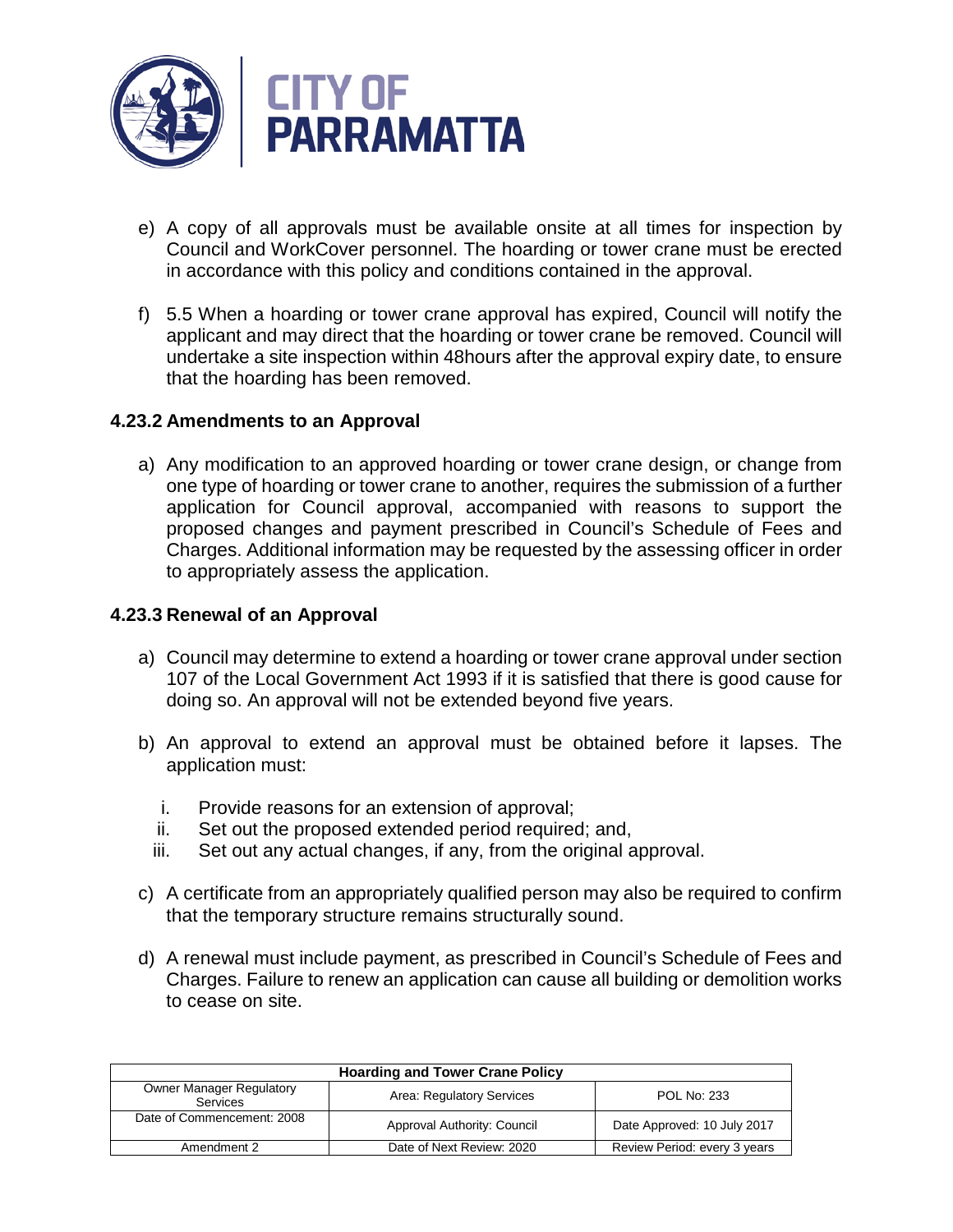

### **4.24 Breaches and enforcement of this policy**

### **4.24.1 Breach of Act**

a) Section 672 of the *Local Government Act 1993* states that a non-compliance with and approval issued under this Act is a breach of the Act.

### **4.24.2 Enforcement**

- a) If Council becomes aware of non-compliance with the conditions relating to a hoarding or tower crane approval, Council may:
	- i. Issue penalty infringement notices for failing to comply with the approval;
	- ii. Issue a court attendance notice at Local Court. The Local Court can impose penalties for a corporation or for an individual;
	- iii. Issue Orders requiring compliance with the conditions of approval;
	- iv. In circumstances where Council has issued an order requiring compliance with the approval and the terms of the order have not been complied with, Council may commence legal action with the Land and Environment Court or Local Court to enforce the orders.

#### **5 Document control**

### **AUTHORISED BY**

### **EFFECTIVE FROM**

# **DEPARTMENT RESPONSIBLE**

Regulatory Service Unit

### **REVIEW DATE**

**July 2020**

| <b>Hoarding and Tower Crane Policy</b>                                                         |                             |                              |  |
|------------------------------------------------------------------------------------------------|-----------------------------|------------------------------|--|
| <b>Owner Manager Regulatory</b><br>Area: Regulatory Services<br><b>POL No: 233</b><br>Services |                             |                              |  |
| Date of Commencement: 2008                                                                     | Approval Authority: Council | Date Approved: 10 July 2017  |  |
| Amendment 2                                                                                    | Date of Next Review: 2020   | Review Period: every 3 years |  |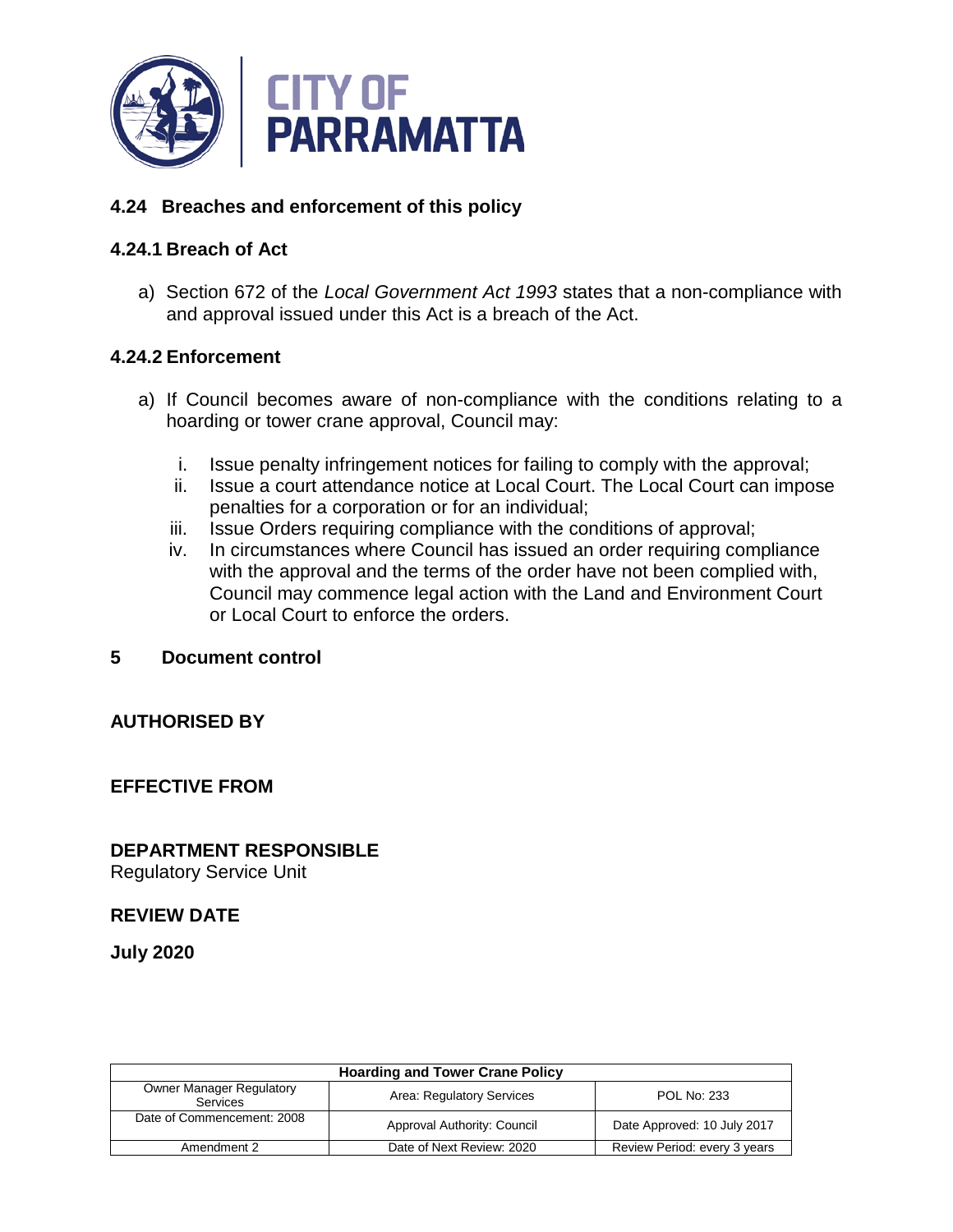

### **VERSIONS**

| <b>Version</b> | <b>Amended By</b>         | <b>Changes Made</b> | <b>Date</b> | TRIM No. |
|----------------|---------------------------|---------------------|-------------|----------|
|                | <b>Adopted by Council</b> | Not applicable      |             |          |
|                |                           |                     |             |          |

### **ATTACHMENTS**

- Attachment 1 Hoarding Types
- Attachment 2 Marketing Standards for Hoardings
- Attachment 3 Low and High Risk Zones

| <b>Hoarding and Tower Crane Policy</b>                                                                |                             |                              |  |
|-------------------------------------------------------------------------------------------------------|-----------------------------|------------------------------|--|
| <b>Owner Manager Regulatory</b><br>Area: Regulatory Services<br><b>POL No: 233</b><br><b>Services</b> |                             |                              |  |
| Date of Commencement: 2008                                                                            | Approval Authority: Council | Date Approved: 10 July 2017  |  |
| Amendment 2                                                                                           | Date of Next Review: 2020   | Review Period: every 3 years |  |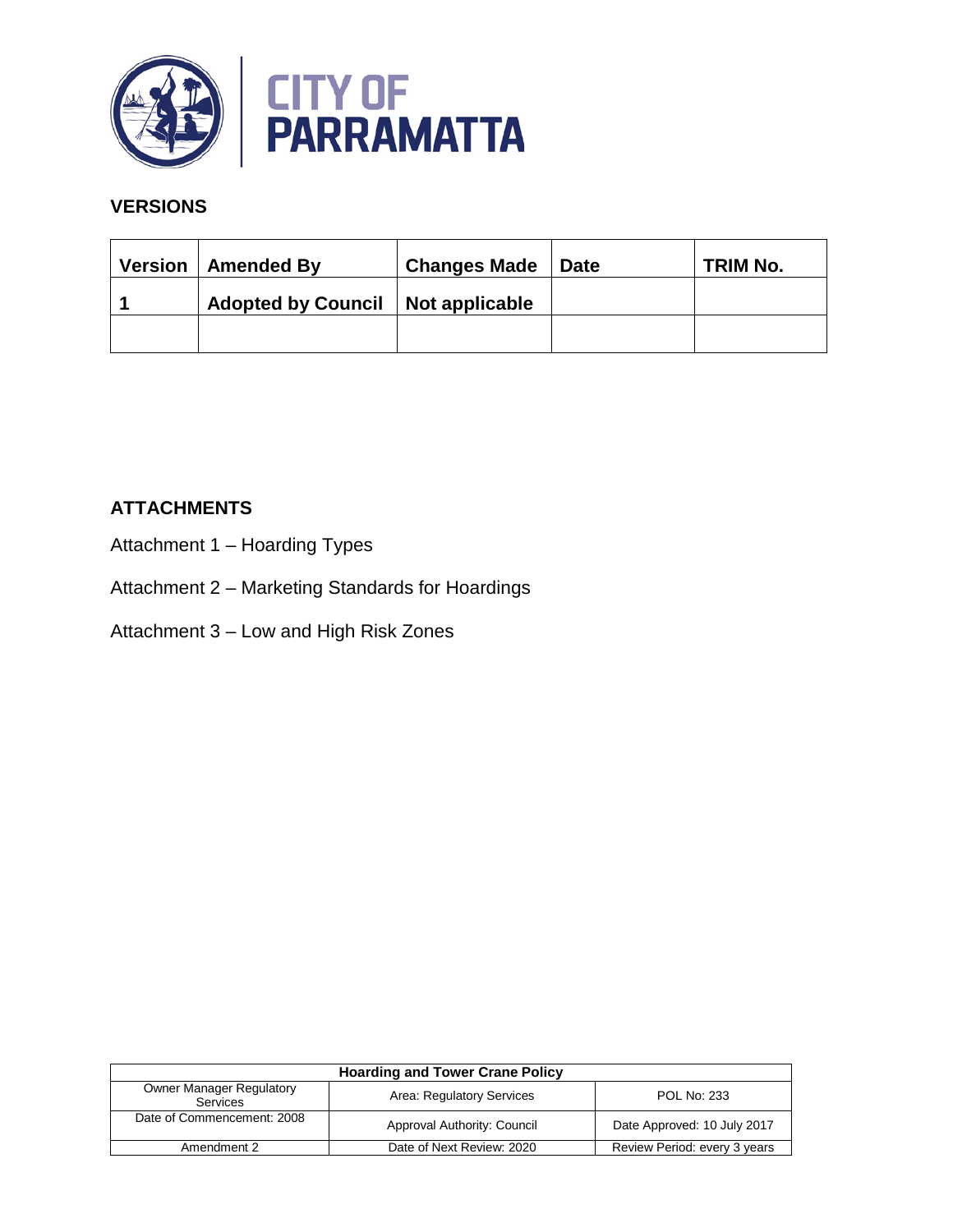

# **Attachment 1 – Hoarding types**

# **Type A Hoardings – Low Risk**



**Figure 1:** Typical Low Risk Type A Hoarding

| <b>Hoarding and Tower Crane Policy</b>                                                         |                             |                              |  |  |
|------------------------------------------------------------------------------------------------|-----------------------------|------------------------------|--|--|
| <b>Owner Manager Regulatory</b><br>Area: Regulatory Services<br><b>POL No: 233</b><br>Services |                             |                              |  |  |
| Date of Commencement: 2008                                                                     | Approval Authority: Council | Date Approved: 10 July 2017  |  |  |
| Amendment 2                                                                                    | Date of Next Review: 2020   | Review Period: every 3 years |  |  |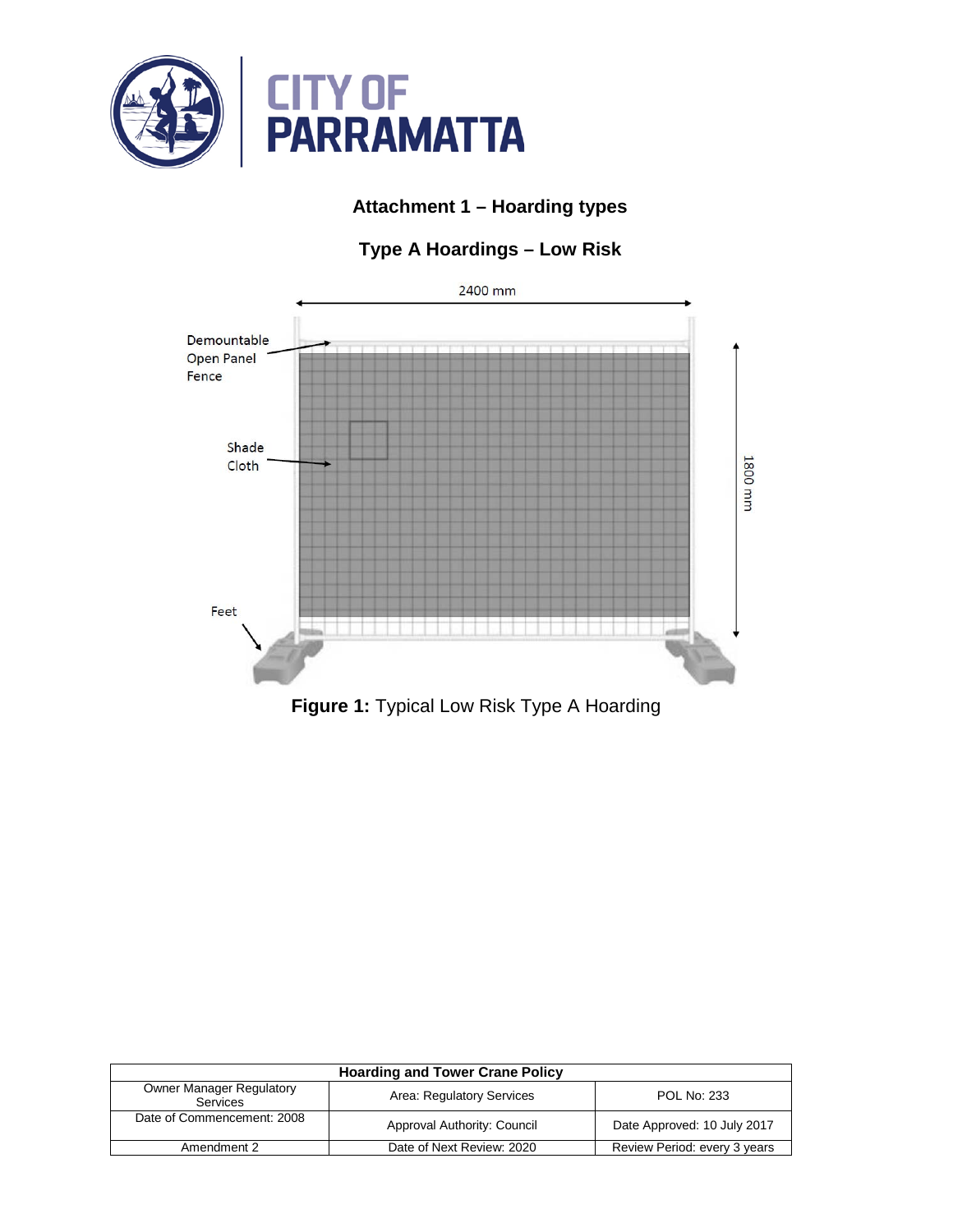

NOT TO SCALE

**Figure 2:** Typical Low Risk Type A Hoarding Section/Detail

**Type A Hoardings – High Risk**

| <b>Hoarding and Tower Crane Policy</b>                                                                |                             |                              |  |  |
|-------------------------------------------------------------------------------------------------------|-----------------------------|------------------------------|--|--|
| <b>Owner Manager Regulatory</b><br>Area: Regulatory Services<br><b>POL No: 233</b><br><b>Services</b> |                             |                              |  |  |
| Date of Commencement: 2008                                                                            | Approval Authority: Council | Date Approved: 10 July 2017  |  |  |
| Amendment 2                                                                                           | Date of Next Review: 2020   | Review Period: every 3 years |  |  |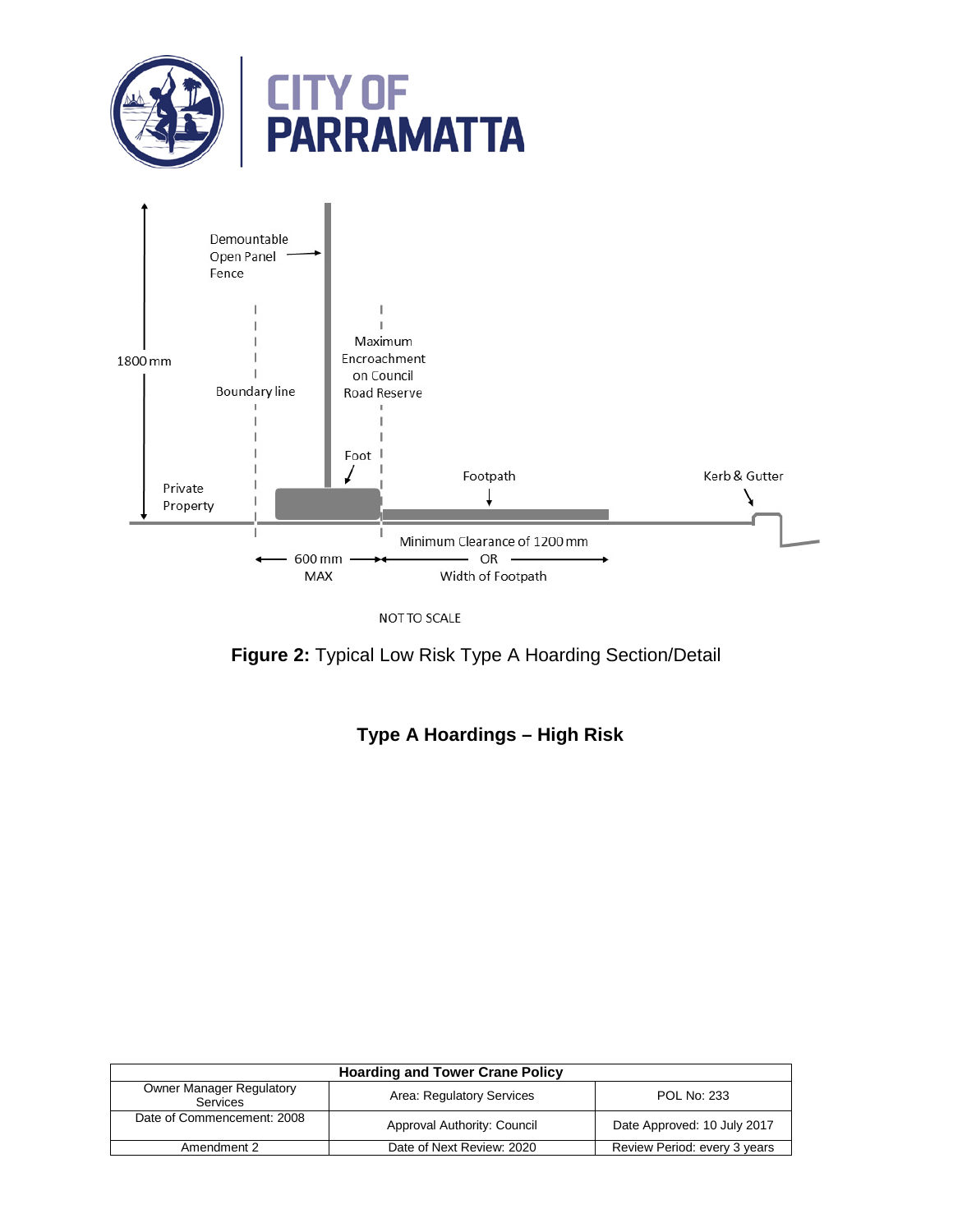







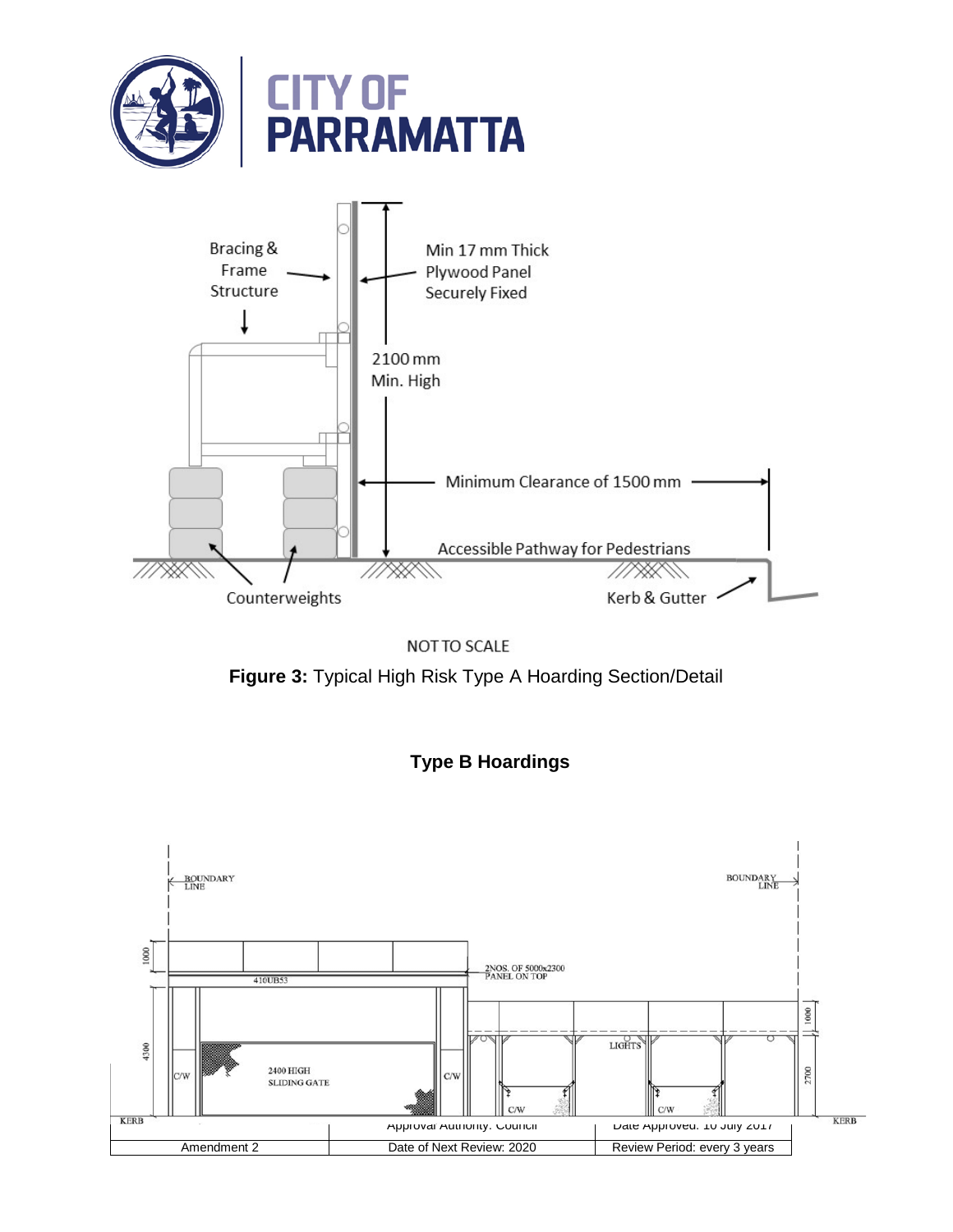

# **Figure 4:** Typical Type B Hoarding Elevation View



**Figure 5:** Typical Type B Hoarding Section/Detail

| <b>Hoarding and Tower Crane Policy</b>                                                         |                             |                              |  |
|------------------------------------------------------------------------------------------------|-----------------------------|------------------------------|--|
| <b>Owner Manager Regulatory</b><br>Area: Regulatory Services<br><b>POL No: 233</b><br>Services |                             |                              |  |
| Date of Commencement: 2008                                                                     | Approval Authority: Council | Date Approved: 10 July 2017  |  |
| Amendment 2                                                                                    | Date of Next Review: 2020   | Review Period: every 3 years |  |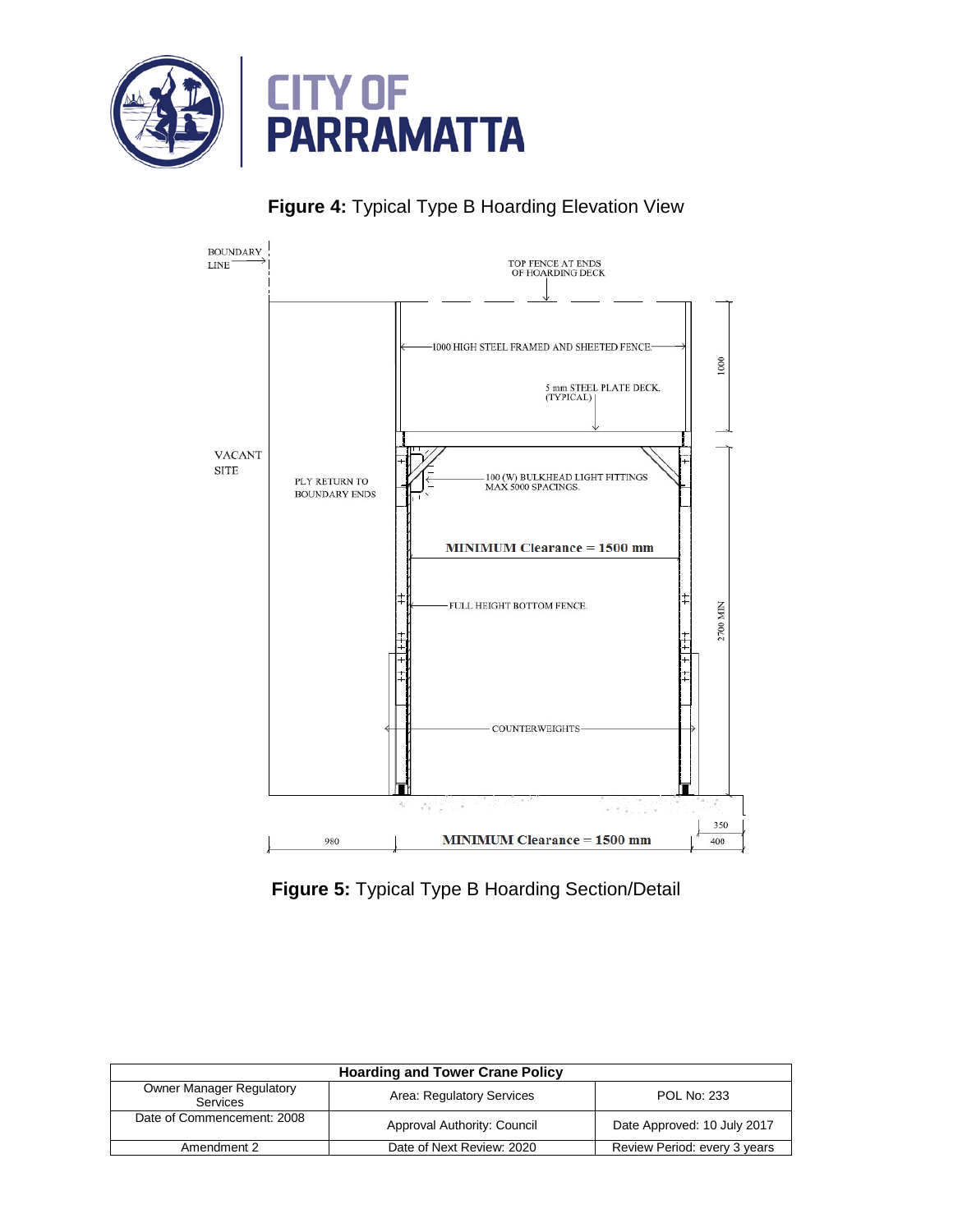



**Figure 6:** Typical Type B Hoarding Plan View

| <b>Hoarding and Tower Crane Policy</b>             |                             |                              |  |
|----------------------------------------------------|-----------------------------|------------------------------|--|
| <b>Owner Manager Regulatory</b><br><b>Services</b> | Area: Regulatory Services   | <b>POL No: 233</b>           |  |
| Date of Commencement: 2008                         | Approval Authority: Council | Date Approved: 10 July 2017  |  |
| Amendment 2                                        | Date of Next Review: 2020   | Review Period: every 3 years |  |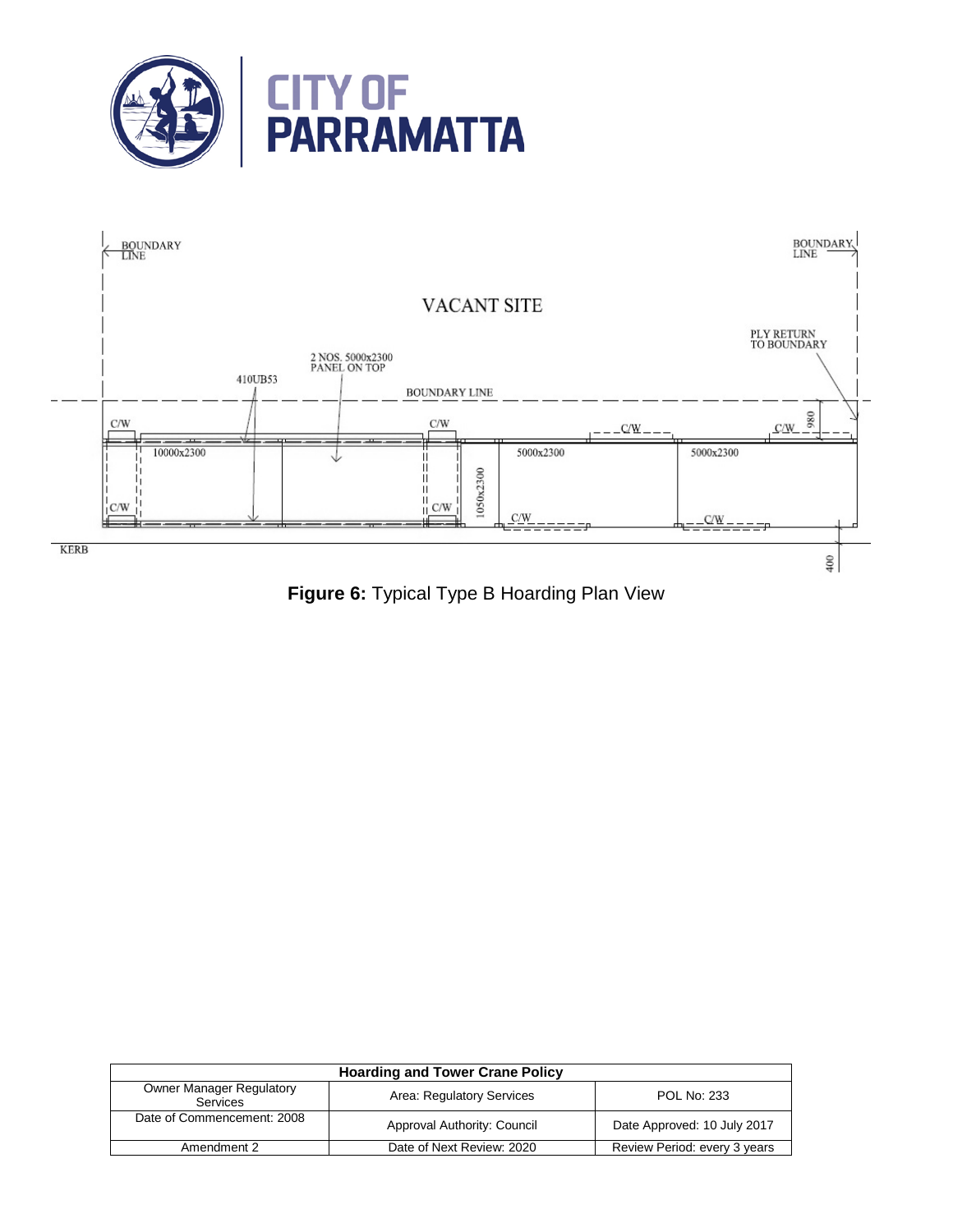

# **Attachment 2 – marketing standards for hoardings**

# **Parramatta Building Australia's Next Great City" Campaign**

The Parramatta Building Australia's Next Great City campaign was developed to explain Parramatta's story, ambition and articulate how the City will drive and sustain the economic, social, residential and educational needs of greater Sydney.

It is about:

- Our local communities understanding that they're part of something special;
- The wider Sydney and global audience recognising what we have on offer; and,
- Capitalising on our growth and potential, making the most of our story, and that of our people, and continuing to prove that we can make it happen.

The identity will be used to highlight, visually and through its messaging, much of the Citybuilding work that had already commenced in Parramatta.

Parramatta:" Building Australia's Next Great City", brings together all of these elements to present a strong identity that captures and reinforces the City's varied and important role in the broader Sydney picture.



| <b>Hoarding and Tower Crane Policy</b>                                                         |                             |                              |  |  |
|------------------------------------------------------------------------------------------------|-----------------------------|------------------------------|--|--|
| <b>Owner Manager Regulatory</b><br>Area: Regulatory Services<br><b>POL No: 233</b><br>Services |                             |                              |  |  |
| Date of Commencement: 2008                                                                     | Approval Authority: Council | Date Approved: 10 July 2017  |  |  |
| Amendment 2                                                                                    | Date of Next Review: 2020   | Review Period: every 3 years |  |  |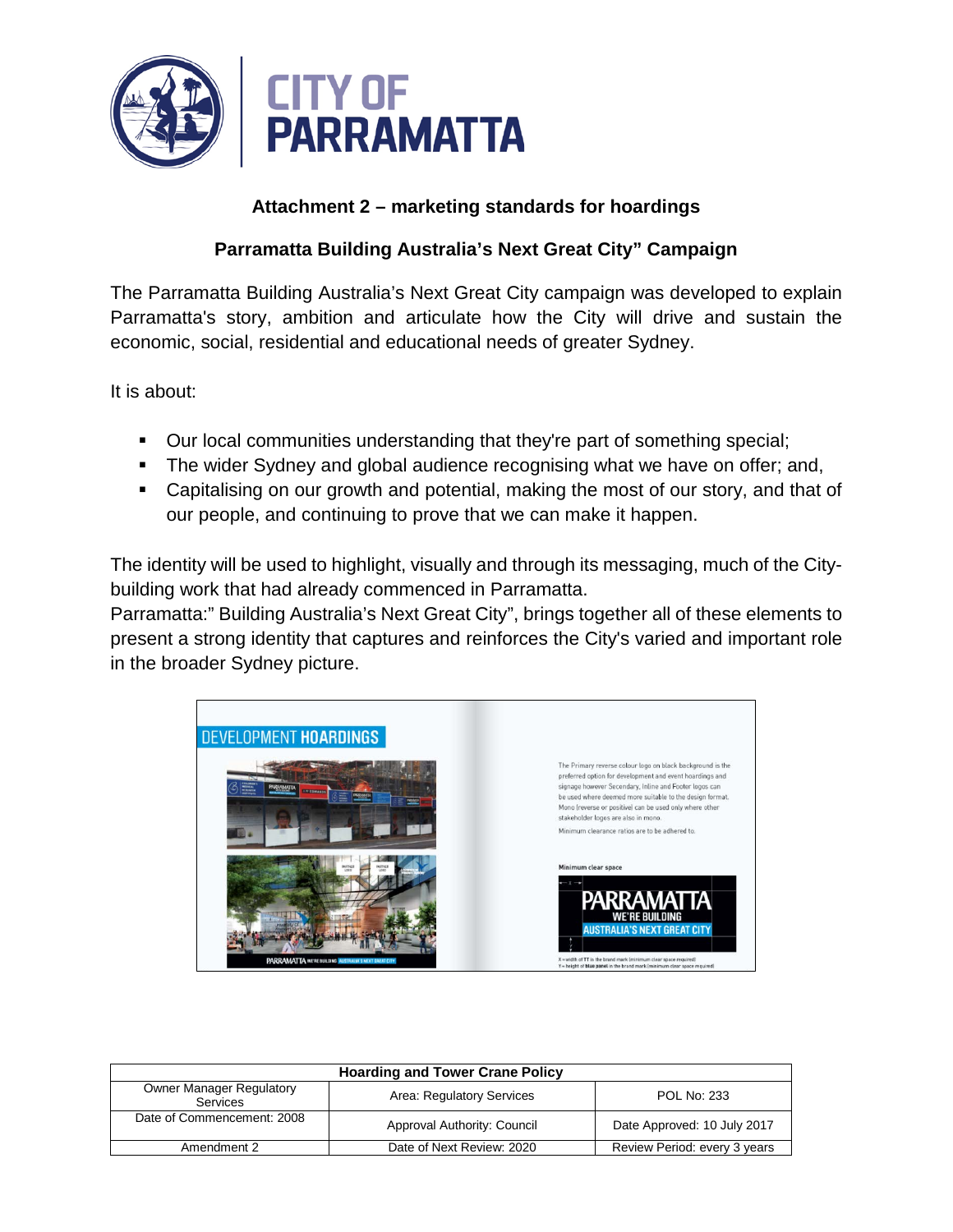



The concept of branding has evolved in recent years to include working with nations, regions and cities to craft their competitive offering and build a sense of a unique and compelling destination.

The objectives of city branding include:

- Developing a brand idea which represents a cohesive marketing image for the city; and,
- **Ensuring a more joined up and effective approach to city promotion.**

City branding will build the following attributes in Parramatta:

- **Increased positive awareness and sense of competitiveness, resulting in a** positive impact on investment, jobs, residents, visitors and events;
- **Higher return on investments in real estate, infrastructure and events;**
- Integrated city development as the physical, social, economic, cultural and sporting aspects work together to deliver to brand promise; and,
- Growth in city pride as the residents, workers, businesses, investors and institutions experience a stronger sense of purpose and direction.

### **Note: Council's Marketing team is to be consulted for all hoarding imagery/branding requirements and commitments**.

| <b>Hoarding and Tower Crane Policy</b>             |                             |                              |  |
|----------------------------------------------------|-----------------------------|------------------------------|--|
| <b>Owner Manager Regulatory</b><br><b>Services</b> | Area: Regulatory Services   | POL No: 233                  |  |
| Date of Commencement: 2008                         | Approval Authority: Council | Date Approved: 10 July 2017  |  |
| Amendment 2                                        | Date of Next Review: 2020   | Review Period: every 3 years |  |